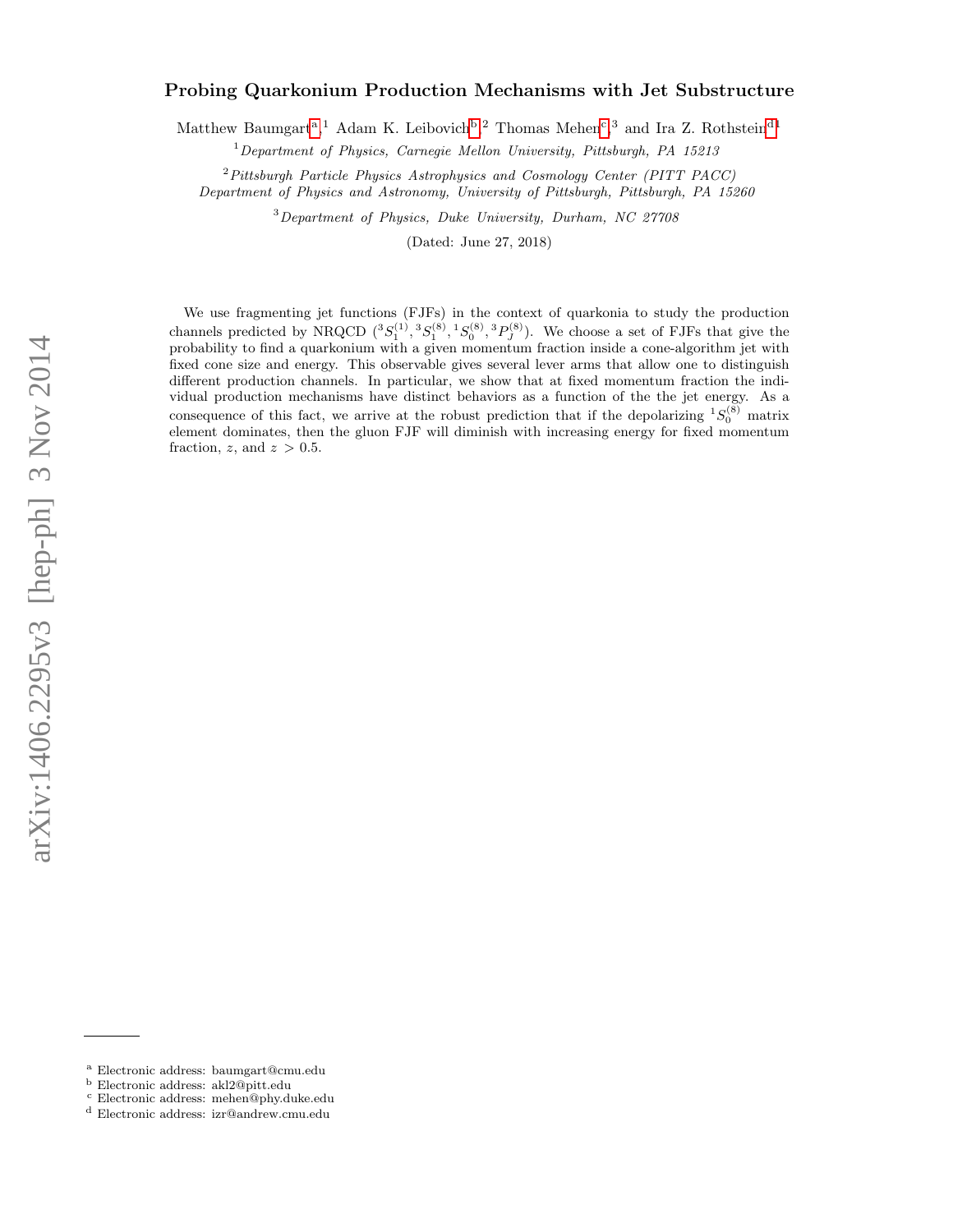# I. INTRODUCTION

Nonrelativistic QCD (NRQCD) is an effective field theory [\[1\]](#page-12-0) for quarkonium that reproduces full QCD as an expansion in the relative velocity,  $v$ , of the heavy quark and antiquark. This theory has been used to study both the decay and production of these bound states [\[2\]](#page-12-1). Its predictive power is predicated on our knowledge of a set of non-perturbative matrix elements that must be extracted from the data. In the case of  $J/\psi$  or  $\Upsilon$  production there are four such matrix elements that must be fit at leading order, and thus predictions have mainly been limited to shapes of spectra. NRQCD predictions at NLO in the coupling have been compared to the world data on  $J/\psi$  production in Refs. [\[3,](#page-12-2) [4\]](#page-12-3). The  $\chi^2/\text{d.o.f.}$  of 4.42<sup>[1](#page-1-0)</sup> found in Ref. [\[3\]](#page-12-2) is higher than one would hope for, but not unexpected given large theoretical uncertainties.

Thus, it is perhaps fair to say that we cannot yet claim that NRQCD is correctly describing quarkonium production with unqualified success. In particular, one prediction [\[5\]](#page-12-4) of the theory is that, at asymptotically large transverse momentum, the  ${}^3S_1$  state  $(J/\psi \text{ or } \Upsilon)$  should be purely transverse at leading order. At present the data in both the charm and bottom sector do not see this trend [\[6\]](#page-12-5) though the error bars are large, especially in the bottom system. Furthermore the various experiments are not in agreement.

It is important to appreciate that concluding that NRQCD is "wrong", in any sense, is equivalent to saying that QCD does not properly describe these states. If NRQCD predictions for large  $p_T$  production are not agreeing with the data, and we assume that the data is correct, then the only logical alternatives are: (1) the velocity and/or  $\alpha_s$ expansions are not converging, (2) the fragmentation approximation, along with its expansion in  $m_Q/p_T$ , is wrong, either due to the failure of factorization or the presence of anomalously large power corrections. Let us consider each of these possibilities in turn. The perturbative corrections in  $\alpha_s(2m_Q)$  to the fragmentation function were found to be small [\[7\]](#page-12-6). The possibility that the velocity power counting could not apply to the charmed system [\[8,](#page-12-7) [9\]](#page-12-8) is certainly a viable option, though the velocity expansion seems to work relatively well for the decay processes [\[10\]](#page-12-9). Moreover, one would expect for the bottom system that the velocity expansion should converge nicely. It is possible that factorization is breaking down in the production processes, as all such proofs, at least within the confines of SCET, are lacking a treatment of the factorization breaking "Glauber mode". Nonetheless, given the success of semi-inclusive predictions in light hadronic systems, it would be surprising to see a failure in the case of quarkonium.

A more conservative guess would be that there is nothing wrong with the theory, but perhaps the values of extracted matrix elements are sufficiently inaccurate as to change the nature of the polarization prediction. For example, the magnetic spin flip operator could be anomalously large. In any case, to get a better handle on the situation we must improve our quantitative understanding of the various production channels associated with the aforementioned matrix elements. The purpose of this paper is to introduce a new tool that will allow for a new extraction of these matrix elements by studying the characteristics of jets within which the quarkonium reside.

# II. THE FRAGMENTING JET FUNCTION (FJF)

Power counting dictates that at asymptotic values for  $p_\perp \gg m_Q$ , quarkonia should be produced by single parton fragmentation.[2](#page-1-1) Since the parton initiating the fragmentation is a colored object, the quarkonium will be produced in association with light hadrons. In this paper we will consider a  $J/\psi^3$  $J/\psi^3$  produced within a jet of energy E and cone size R, in which the  $J/\psi$  carries a fraction of the jet energy, z. In this situation, a generic cross section is determined by the convolution of a hard and soft function (and possibly other jet functions, if there are other jets detected in the final state) multiplied by a quantity known as the fragmenting jet function (FJF), first introduced in Ref. [[14\]](#page-12-10) and further studied in Refs. [\[15–](#page-12-11)[19\]](#page-12-12). These papers focused on FJFs for light hadrons such as pions. FJFs for particles with a single heavy quark are studied in Ref. [\[20\]](#page-12-13). We show that the FJFs for gluon and charm quark jets containing a  $J/\psi$  can be calculated in terms of a set of NRQCD long-distance matrix elements (LDME). In our calculations the relevant LDMEs are:  $\langle \mathcal{O}^{J/\psi}(^3S_1^{(1)}) \rangle$ ,  $\langle \mathcal{O}^{J/\psi}(^1S_0^{(8)}) \rangle$ ,  $\langle \mathcal{O}^{J/\psi}(^3S_1^{(8)}) \rangle$ , and  $\langle \mathcal{O}^{J/\psi}(^3P_0^{(8)}) \rangle$ . The spectroscopic notation indicates the quantum numbers of the heavy quarks prior to hadronization. We show that the contribution to the FJF from each of these mechanisms depends differently on z and E and can thus be used to extract the LDME. Our results could easily be extended to jets containing other quarkonia states.

Since there are many observables associated with jets (angularities [\[21\]](#page-12-14), broadening [\[22\]](#page-12-15), jet shape [\[23\]](#page-12-16), Nsubjettiness [\[24\]](#page-12-17), etc.), one can generate a very large number of new tests of the NRQCD factorization formalism

<span id="page-1-0"></span><sup>&</sup>lt;sup>1</sup> This  $\chi^2$  is based on an analysis in which feed down from higher charmonia is ignored. Accounting for these contributions reduces the  $\chi^2$  slightly to 3.74.

<span id="page-1-1"></span><sup>&</sup>lt;sup>2</sup> In intermediate ranges of  $p_{\perp}$  double-parton fragmentation should dominate [\[11](#page-12-18)[–13\]](#page-12-19). The phenomenology of double-parton fragmentation has yet to be performed.

<span id="page-1-2"></span><sup>&</sup>lt;sup>3</sup> The results will apply for the  $\Upsilon$  as well. Of course the matrix elements will be different but most of the calculations in this paper are normalized such that the result is independent of the matrix element. Thus, when we use the term  $J/\psi$  we really mean the generic  ${}^3S_1$ state.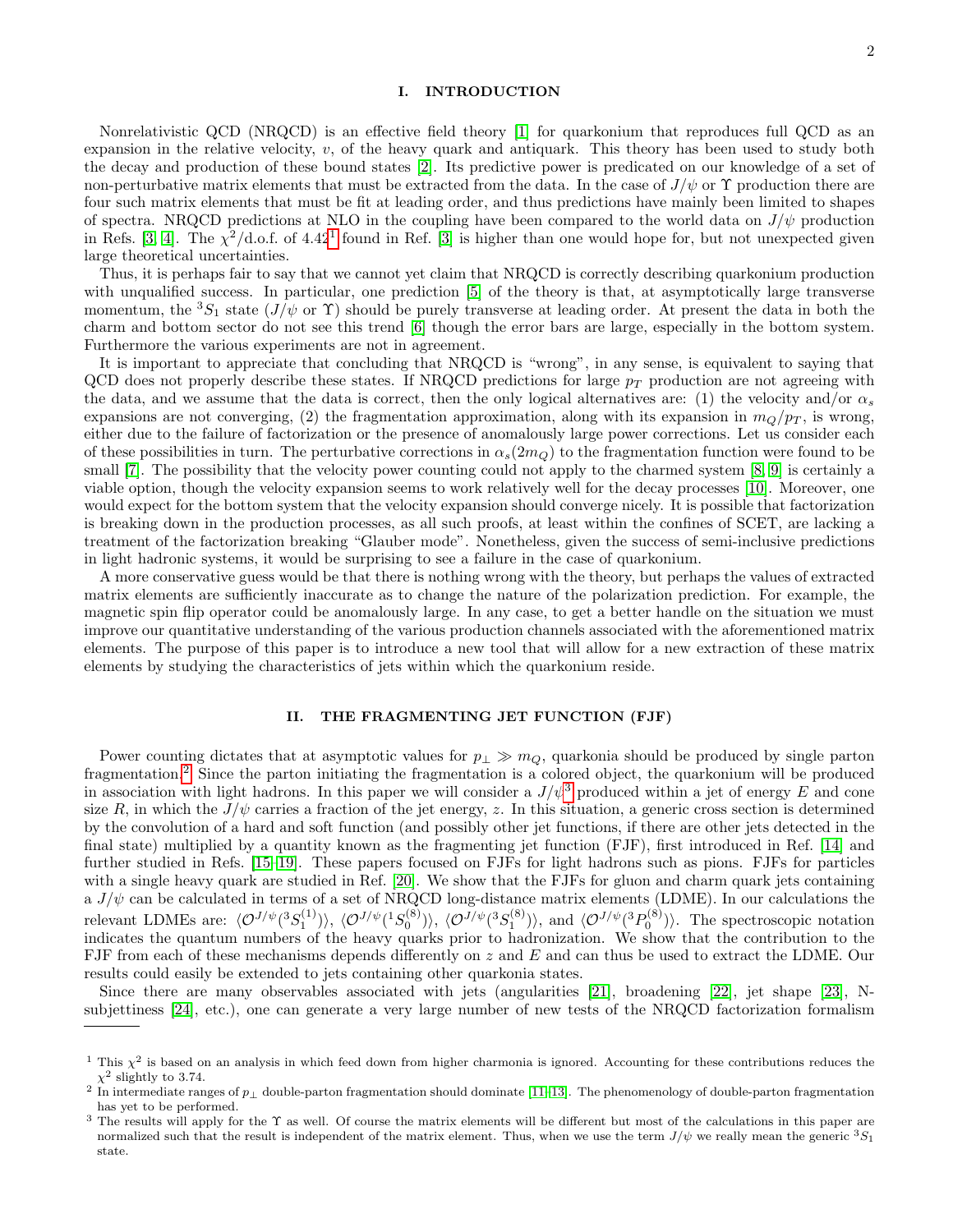3

by applying jet physics techniques to the study of quarkonia produced within jets. Furthermore, studying high p<sup>⊥</sup> quarkonia produced within jets avoids some of the potential theoretical pitfalls that could plague tests of the NRQCD factorization formalism at small  $p_{\perp}$ . At the highest  $p_{\perp}$  available, we expect factorization to hold up to corrections which scale as  $m_Q/p_{\perp}$ , and furthermore the  $\alpha_s$  expansion should be well behaved.

# A. Operator Definitions

We first briefly review the properties of the FJF [\[14](#page-12-10)[–19\]](#page-12-12). We can consider many different production processes with a quarkonium inside a jet. As an example, consider the two-jet cross section where one of the jets contains an identified  $J/\psi$ . The factorization theorem [\[14\]](#page-12-10) for the production cross section for a jet with energy E, cone size R, and a  $J/\psi$  with energy fraction z in a pp collision is schematically of the form

<span id="page-2-0"></span>
$$
\frac{d^2\sigma}{dE\,dz} = \sum_{a,b,i,j} H_{ab \to ij} \times f_{a/p} \otimes f_{b/p} \otimes J_j \otimes S \times \mathcal{G}_i^{\psi}(E,R,z,\mu),\tag{1}
$$

where  $H_{ab\to ij}$  is the hard function,  $f_{a/p}$  and  $f_{b/p}$  are parton distributions functions,  $J_j$  is the jet function for the jet not containing the  $J/\psi$  initiated by a final state parton j, and  $\mathcal{G}_i^{\psi}$  is the FJF for the jet containing the  $J/\psi$ fragmenting from parton i. S is the soft function. Generically there are two types of jets, unmeasured and measured, in the terminology of Ref. [\[26\]](#page-12-20). Unmeasured jet functions describe jets in which only the large light-cone momentum (measured along the jet axis) is known. In measured jets, some aspect of the jet's substructure has also been measured. For unmeasured jets, soft gluon radiation does not affect the total momentum of the jet (up to power corrections) and therefore these jet functions enter the cross section multiplicatively. For measured jets, the jet substructure may be sensitive to the soft radiation, therefore it must be convolved with the soft function. For  $\mathcal{G}_i^{\psi}(E, R, z, \mu)$ , R, E and z are not affected by soft radiation (up to power corrections) so it also enters the cross section multiplicatively and all of the z dependence is contained in  $\mathcal{G}_i^{\psi}(E, R, z, \mu)$ , which enables us to ignore all the other factors in Eq. [\(1\)](#page-2-0) and focus on  $\mathcal{G}_i^{\psi}(E, R, z, \mu)$ . We can therefore ignore the dependence on the other jet in Eq. [1,](#page-2-0) or indeed we could look at other processes with a  $J/\psi$  inside a jet, such as the single-jet inclusive cross section. In this case, there are no other jet functions and the soft function is only an overall normalization and is therefore irrelevant for our purposes.

A generic fragmenting jet function may be defined as a product of operators of the form

$$
\mathcal{G}_i^{\psi} = \langle 0 \mid O_{int}O_{meas} \sum_X \mid X + H \rangle \langle O + H \mid O_{int} \mid 0 \rangle, \tag{2}
$$

where  $O_{int}$  is some interpolating field for the parton of interest, i.  $O_{meas}$  is a measurement operator (a set of delta functions) that fixes the measured jet characteristics, such as  $E, R$  and z. The operators are manifestly gauge invariant. In SCET these operators would involve only fields with the same large momentum (and possibly soft fields) and compose a piece of the factorization theorem (not shown) that is generated at the highest scale Q, which is usually taken to be on the order of the jet energies  $E^A$   $\mathcal{G}_i^{\psi}$  contains two relevant scales: the invariant mass or energy of the jet and the hadron mass. Thus one can perform a further factorization to separate out these two scales where the long distance physics is captured by a fragmentation function, and the short distance physics can be calculated perturbatively. The resulting form of this second step of factorization can be written as [\[14\]](#page-12-10)

<span id="page-2-3"></span>
$$
\mathcal{G}_i^{\psi}(E, R, z, \mu) = \sum_j \int_z^1 \frac{dy}{y} \mathcal{J}_{ij}(E, R, y, \mu) D_{j \to \psi} \left(\frac{z}{y}, \mu\right) \times \left[1 + \mathcal{O}\left(\frac{m_{\psi}^2}{4E^2 \tan^2(R/2)}\right)\right],\tag{3}
$$

where we have now specialized to the case of interest where the jet energy  $E$  is measured for cone size  $R$ <sup>[5](#page-2-2)</sup>. Loosely speaking this function gives the probability of finding a quarkonium whose large momentum fraction, relative to the jet within which it is found, is z. It is possible and indeed likely that there are small invariant mass jets in the data. However, note that the process is inclusive in the sense that one integrates over all invariant masses up to  $2E \tan(R/2)$ . So the effect of the small invariant mass gets washed out. This is the essence of duality. One may ask the same question about DIS, where there will be events that contribute that are close to  $x = 1$ , which is in the

<span id="page-2-1"></span> $4$  If there were a hierarchy then one would have to run these operators from the scale  $Q$  to the scale  $E$ .

<span id="page-2-2"></span><sup>&</sup>lt;sup>5</sup> In Refs. [\[14–](#page-12-10)[19\]](#page-12-12) the error scales as  $\Lambda_{\text{QCD}}^2$  instead of  $m_\psi^2$ . For our processes, the low energy scale is  $m_\psi$ , and thus the error scales differently.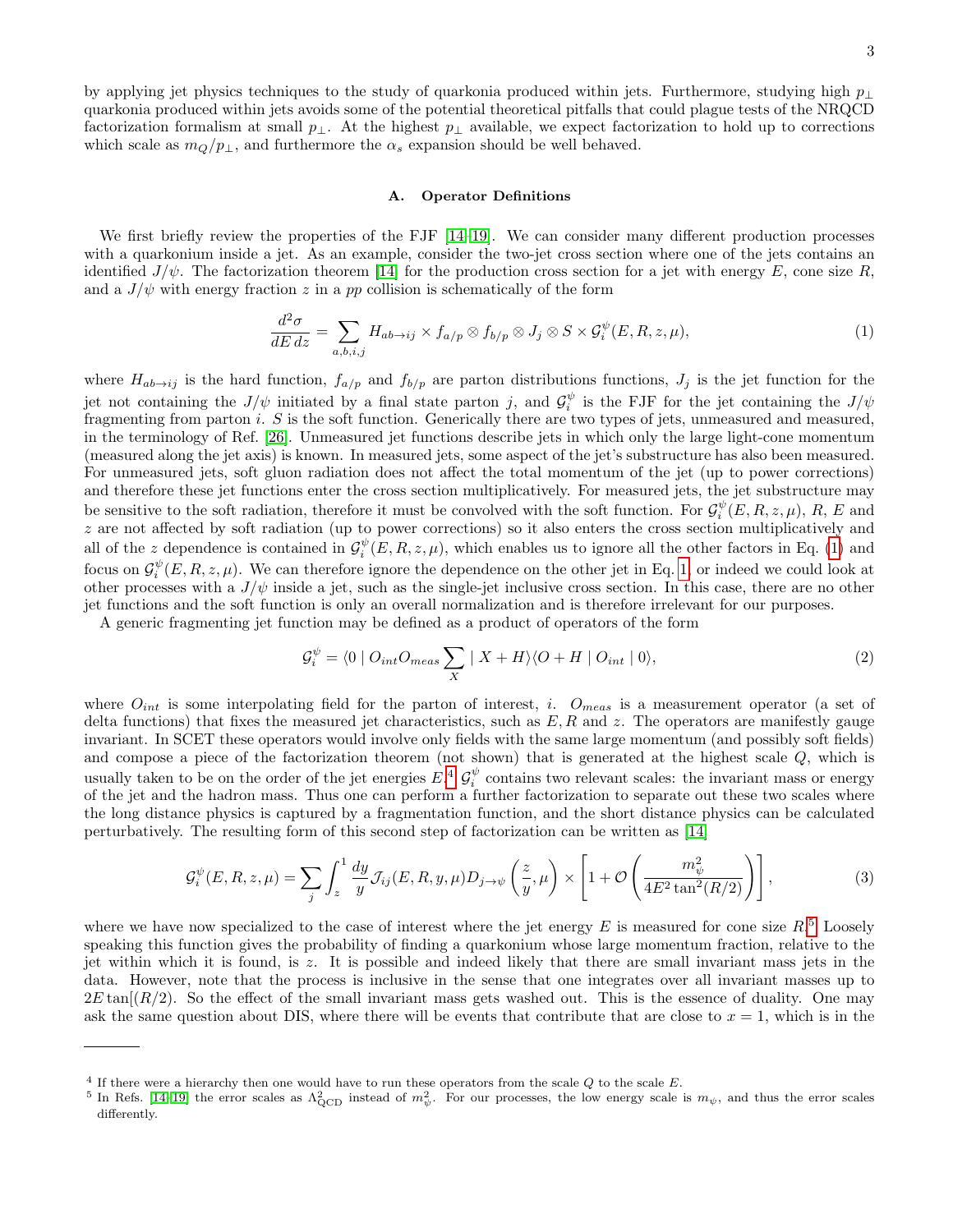resonance region. But if we take moments (integrating over  $x$ ) that region gets washed out. The differential cross section near  $x = 1$  is sensitive to the IR but the integrated cross section is not.

The operator definition of the quark fragmentation function is [\[27\]](#page-12-21) given by

$$
D_{j \to \psi}(z) = \frac{z}{4\pi} \int dx^+ e^{ix_+ p_\psi^-/z} \frac{1}{4N_c} Tr\langle 0 \mid \vec{\psi} \, q(x_+, 0, 0) \sum_X \mid X + \psi \rangle \langle X + \psi \mid \vec{q}(0) \mid 0 \rangle, \tag{4}
$$

where the operator  $q$  includes an anti-path ordered Wilson line that renders the matrix element gauge invariant. A similar matrix element can be written down for the gluon fragmentation function. What distinguishes the quarkonium fragmentation function from other cases is that it contains a further subset of scales: the quark mass, the Bohr radius, and the binding energy that scale as  $1, v$ , and  $v^2$  respectively in units of the quark mass. Furthermore, taking the quark mass scale to be perturbative implies that the constituents are produced at a point, and that the momentum fraction carried by the quarkonium is set perturbatively. This is so even if the pair is produced in an octet state, since the shedding of color occurs via soft multipole emission whose effect on the kinematics is suppressed by an amount of order  $v^2$ , except near the end point  $z = 1$  where these non-perturbative corrections are enhanced and can be accounted for by the inclusion of a non-perturbative shape function [\[28\]](#page-12-22). In general we will present our results away from the end point to avoid the need for such a function. Thus, the fragmentation functions for quarkonium are calculable up to a set of LDMEs.

The matching coefficients  $\mathcal{J}_{ij}(E, R, z, \mu)$  can be calculated in perturbation theory. Large logarithms in the  $\mathcal{J}_{ij}(E, R, z, \mu)$  are minimized at the scale  $2E \tan(R/2)(1-z)$ . Note that the matching coefficients  $\mathcal{J}_{ij}(E, R, z, \mu)$  are independent of the choice of hadronic final states, and thus we may utilize the results in Ref. [\[18\]](#page-12-23) for the FJF for light hadrons for the case at hand.

### B. Expressions for the  $J/\psi$  FJF

We will focus gluon and charm quark fragmentation to  $J/\psi$ . For gluon fragmentation to  $J/\psi$  through  $c\bar{c}$  pairs, we consider the  ${}^{3}S_{1}^{(1)}, {}^{3}S_{1}^{(8)}, {}^{1}S_{0}^{(8)},$  and  ${}^{3}P_{J}^{(8)}$  $J_J^{(8)}$  quark states. The  ${}^3S_1^{(1)}$  gluon fragmentation function is leading order in the v expansion, as the color-octet contributions are suppressed by  $v^4$ . However the gluon color-singlet contribution is suppressed relative to  ${}^{3}S_{1}^{(8)}$  by a power of  $\alpha_s^2$ . For charm quark fragmentation to  $J/\psi$ , we consider only the  ${}^{3}S_{1}^{(1)}$  contributions because both color-singlet and color-octet mechanisms start at the gluon to charm production cross sections at the LHC is approximately 50, but the ratio of charm quark to gluon fragmentation functions, partially compensates for this suppression. Fragmentation from light quarks is suppressed by one power of  $\alpha_s$  relative to the  ${}^3S_1^{(8)}$  gluon fragmentation contribution and shares the octet velocity suppression. The  $\mathcal{J}_{ij}(E, R, z, \mu)$  and the relevant fragmentation functions are collected in the Appendix.

The convolution in Eq. [\(3\)](#page-2-3) can be explicitly evaluated using the formula for  $\mathcal{J}_{gg}(E, R, z, \mu)$  and  $\mathcal{J}_{gq}(E, R, z, \mu)$  in the Appendix to obtain

<span id="page-3-0"></span>
$$
\mathcal{G}_g^{\psi}(E, R, z, \mu) = \int_z^1 \frac{dy}{y} \mathcal{J}_{gg}(y) D_{g \to \psi} \left(\frac{z}{y}, \mu\right) + \int_z^1 \frac{dy}{y} \mathcal{J}_{gq}(y) D_{q \to \psi} \left(\frac{z}{y}, \mu\right)
$$
  
=  $\mathcal{G}_{g(g)}^{\psi}(E, R, z, \mu) + \mathcal{G}_{g(q)}^{\psi}(E, R, z, \mu),$  (5)

where

$$
\frac{\mathcal{G}_{g(g)}^{\psi}(E, R, z, \mu)}{2(2\pi)^3} = D_{g \to \psi}(z, \mu) \left( 1 + \frac{C_A \alpha_s}{\pi} \left( L_{1-z}^2 - \frac{\pi^2}{24} \right) \right)
$$
  
+ 
$$
\frac{C_A \alpha_s}{\pi} \left[ \int_z^1 \frac{dy}{y} \tilde{P}_{gg}(y) L_{1-y} D_{g \to \psi} \left( \frac{z}{y}, \mu \right) \right]
$$
  
+ 
$$
2 \int_z^1 dy \frac{D_{g \to \psi}(z/y, \mu) - D_{g \to \psi}(z, \mu)}{1 - y} L_{1-y}
$$
  
+ 
$$
\theta \left( \frac{1}{2} - z \right) \int_z^{1/2} \frac{dy}{y} \hat{P}_{gg}(y) \ln \left( \frac{y}{1 - y} \right) D_{g \to \psi} \left( \frac{z}{y}, \mu \right) \right],
$$
  
(6)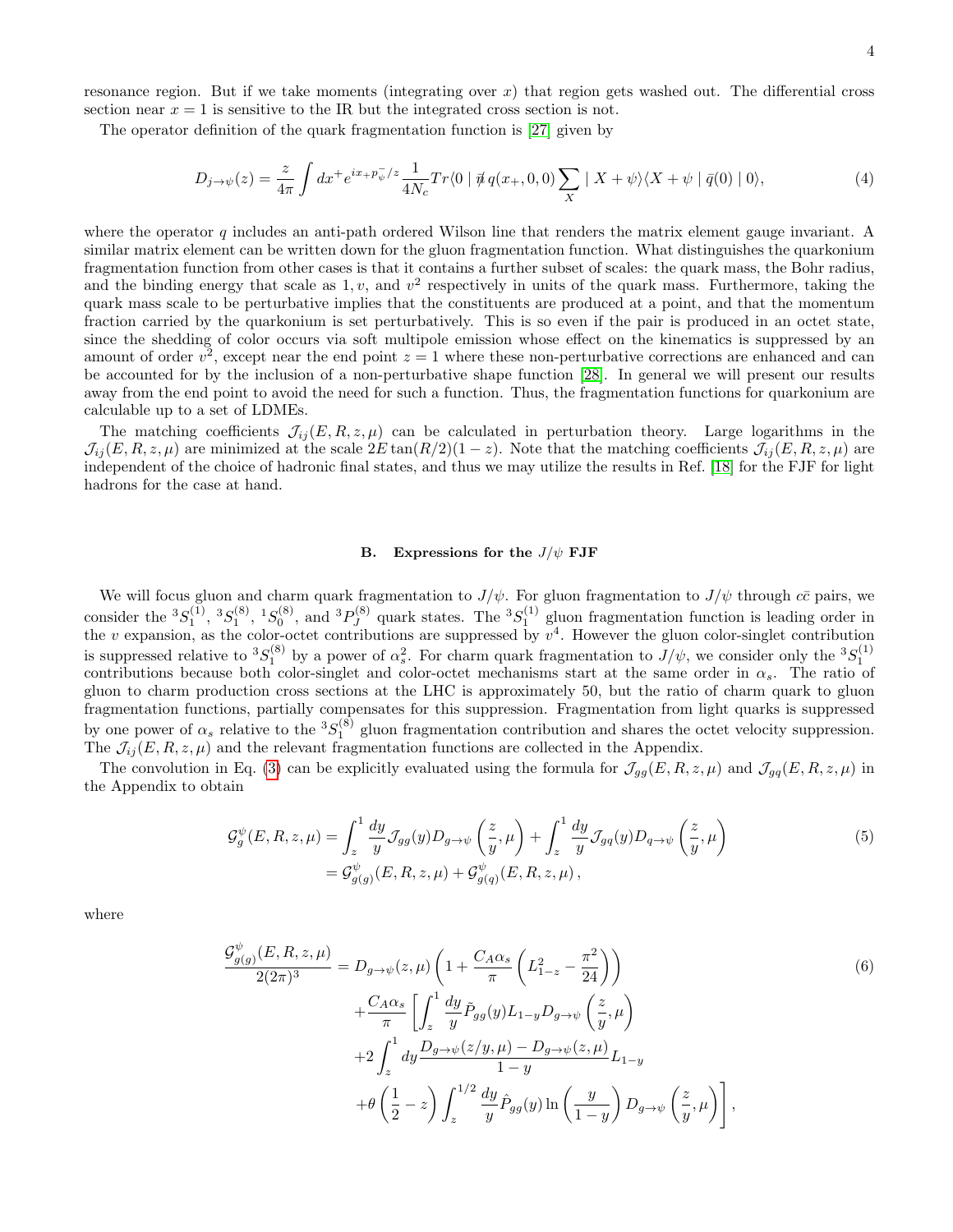and

$$
\frac{\mathcal{G}_{g(q)}^{\psi}(E,R,z,\mu)}{2(2\pi)^3} = \frac{T_F \alpha_s}{\pi} \left[ \int_z^1 \frac{dy}{y} \left[ P_{qg}(y) L_{1-y} + y(1-y) \right] D_{q \to \psi} \left( \frac{z}{y}, \mu \right) \right. \\
\left. + \theta \left( \frac{1}{2} - z \right) \int_z^{1/2} \frac{dy}{y} P_{qg}(y) \ln \left( \frac{y}{1-y} \right) D_{q \to \psi} \left( \frac{z}{y}, \mu \right) \right].
$$
\n(7)

In this expression, we have defined

<span id="page-4-0"></span>
$$
L_{1-z} = \ln\left(\frac{2E\tan(R/2)(1-z)}{\mu}\right),
$$
  
\n
$$
\hat{P}_{gg}(z) = 2\left[\frac{z}{(1-z)_{+}} + \frac{1-z}{z} + z(1-z)\right],
$$
  
\n
$$
\tilde{P}_{gg}(z) = 2\left[\frac{1-z}{z} + z(1-z)\right],
$$
  
\n
$$
P_{gg}(z) = z^{2} + (1-z)^{2}.
$$

This expression shows that the logarithms in  $\mathcal{G}_g^{\psi}(E, R, z, \mu)$  are minimized at the scale  $\mu = 2E \tan(R/2)(1-z)$ , as first pointed out in Ref. [\[18\]](#page-12-23). The logarithms of  $1-z$  are easily resummed using the jet anomalous dimension [18], however, we will not do this resummation in this paper as we consider  $1 - z \sim \mathcal{O}(1)$ . We instead set the scale in  $\mathcal{J}_{q}(\overline{E}, R, z, \mu)$  to be  $\mu_J = 2E \tan(R/2)$ , and evolve the fragmentation function from the scale  $2m_c$  to the scale  $\mu_J$ . This is done by taking moments of the fragmentation functions, evolving each moment according to its anomalous dimension as obtained from the Altarelli-Parisi equations, and then performing an inverse-Mellin transform.

The  $\mathcal{G}^{\psi}_{ab}$  $_{g(q)}^{\psi}(E, R, z, \mu)$  is present because of mixing with the quark fragmentation function. In principle there should be a sum over all quark flavors. However, the light quark fragmentation function contributes only via fragmentation through  ${}^3S_1^{(8)}$   $c\bar{c}$  pairs at  $O(\alpha_s^2)$  and is subleading to the  ${}^3S_1^{(8)}$  gluon fragmentation so it will be neglected. Charm quarks and antiquarks can fragment via  ${}^3S_1^{(1)}$   $c\bar{c}$  pairs at  $O(\alpha_s^2)$ , which is lower order than the corresponding gluon fragmentation function. Therefore this mixing must be included.

The quark FJF is given by:

$$
\frac{\mathcal{G}_{q}^{\psi}(E,R,z,\mu)}{2(2\pi)^{3}} = D_{q\to\psi}(z,\mu) \left( 1 + \frac{C_{F}\alpha_{s}}{\pi} \left( L_{1-z}^{2} - \frac{\pi^{2}}{24} \right) \right)
$$
\n
$$
+ \frac{C_{F}\alpha_{s}}{\pi} \left[ \int_{z}^{1} \frac{dy}{y} (1-y) \left( L_{1-y} + \frac{1}{2} \right) D_{q\to\psi} \left( \frac{z}{y}, \mu \right) \right]
$$
\n
$$
+ 2 \int_{z}^{1} dy \frac{D_{q\to\psi}(z/y,\mu) - D_{q\to\psi}(z,\mu)}{1-y} L_{1-y}
$$
\n
$$
+ \theta \left( \frac{1}{2} - z \right) \int_{z}^{1/2} \frac{dy}{y} \hat{P}_{qq}(y) \ln \left( \frac{y}{1-y} \right) D_{q\to\psi} \left( \frac{z}{y}, \mu \right) \right]
$$
\n
$$
+ \frac{C_{F}\alpha_{s}}{\pi} \left[ \int_{z}^{1} \frac{dy}{y} \left( P_{gq}(z)L_{1-y} + \frac{y}{2} \right) D_{g\to\psi} \left( \frac{z}{y}, \mu \right) \right]
$$
\n
$$
+ \theta \left( \frac{1}{2} - z \right) \int_{z}^{1/2} \frac{dy}{y} \log \left( \frac{y}{1-y} \right) P_{gq}(y) D_{g\to\psi} \left( \frac{z}{y}, \mu \right) \right],
$$
\n(8)

.

where

$$
\hat{P}_{qq}(z) = \frac{1+z^2}{(1-z)_+},
$$

$$
P_{gq}(z) = \frac{1+(1-z)^2}{z}
$$

For this contribution, as previously mentioned we will only consider the  $q = c$  contribution fragmenting via  ${}^{3}S_{1}^{(1)}$   $c\bar{c}$ pairs. The mixing contribution of gluon fragmentation into this FJF must also be included. To evaluate  $\mathcal{G}_i^{\psi}(E,R,z,\mu_J)$ we will use Eqs. [\(5-](#page-3-0)[8\)](#page-4-0) with our numerically evaluated  $D_{i\to\psi}(z,\mu_J)$ . We see that up to  $O(\alpha_s)$  corrections

$$
\frac{\mathcal{G}_i^{\psi}(E, R, z, \mu_J)}{2(2\pi)^3} \to D_{i \to \psi}(z, \mu_J) + O(\alpha_s(\mu_J)),\tag{9}
$$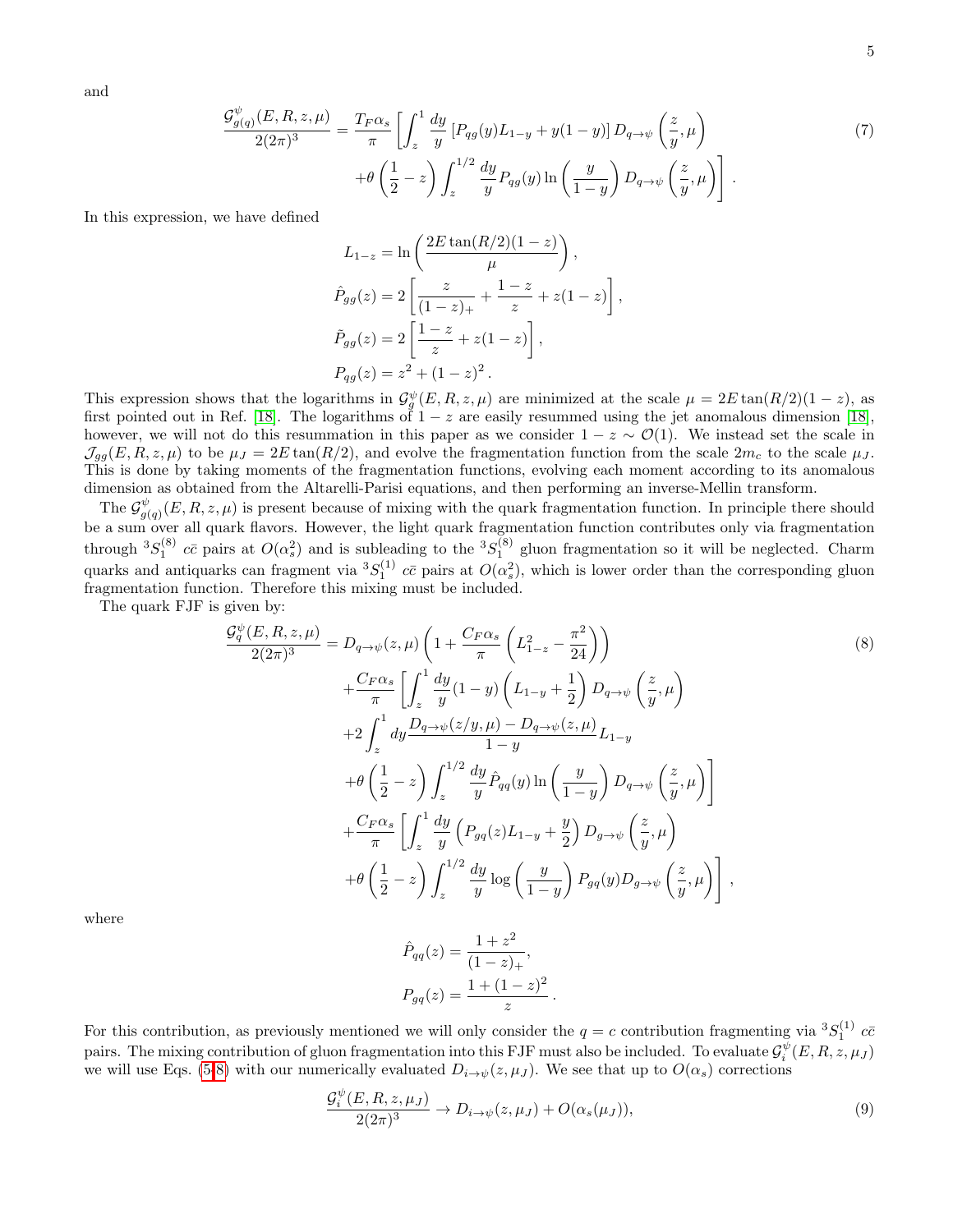

FIG. 1. The gluon fragmentation functions at  $\mu = 2m_c$  for  ${}^3S_1^{(1)}$  (black),  ${}^3S_1^{(8)}$  (red),  ${}^1S_0^{(8)}$  (green),  ${}^3P_J^{(8)}$  (blue). Relative normalization is arbitrary and relevant formulas are found in the Appendix.

<span id="page-5-0"></span>

<span id="page-5-1"></span>FIG. 2. The gluon FJF (color coding the same as in Fig. [1\)](#page-5-0) and the charm quark FJF for  ${}^{3}S_{1}^{(1)}$  (purple).

which shows that the z distribution of a  $J/\psi$  within a jet with energy E and cone size R is approximately equal to the fragmentation function evaluated at the jet scale  $\mu_J = 2E \tan(R/2)$ .

Since the fragmentation functions for  ${}^{3}S_{1}^{(1)}$ ,  ${}^{3}S_{1}^{(8)}$ ,  ${}^{1}S_{0}^{(8)}$ , and  ${}^{3}P_{J}^{(8)}$  $J_J^{(8)}$  are very different, this observable has the power to discriminate between all four gluon-production mechanisms. This can seen from a cursory inspection of the expressions for the fragmentation functions given in the Appendix and shown in Fig. [1.](#page-5-0) Though the dramatic differences in these functions are considerably softened by Altarelli-Parisi evolution, we will see that each contribution to  $\mathcal{G}_g^{\psi}(E, R, z, \mu)$  has a different E dependence that varies for fixed  $z$  (*cf.* Fig. [3\)](#page-6-0). This makes it clear that measurement of  $\mathcal{G}_g^{\psi}(E, R, z, \mu)$  for different momentum fractions has potential to allow independent extraction of all four LDME. In our calculations  $E$  and  $R$  will always enter in the combination  $E \tan(R/2)$  and we will choose  $R = 0.4$ .

In Fig. [2](#page-5-1) we plot the  ${}^{3}S_{1}^{(1)}$  (black),  ${}^{3}S_{1}^{(8)}$  (red),  ${}^{1}S_{0}^{(8)}$  (green), and  ${}^{3}P_{J}^{(8)}$  $J_J^{(8)}$  (blue) gluon FJFs as well as the  ${}^3S_1^{(1)}$  charm (purple) FJF for  $E = 50$  GeV and  $E = 200$  GeV. This plot illustrates the discriminating power of the jet observables. For Fig. [2](#page-5-1) we have chosen the LDME to be the central values extracted in the fits of Refs. [\[3,](#page-12-2) [4\]](#page-12-3):  $\langle \mathcal{O}^{J/\psi}({}^3S_1^{(1)}) \rangle =$  $1.32 \,\text{GeV}^3$ <sub>2</sub>  $\langle \mathcal{O}^{J/\psi}(^1S_0^{(8)}) \rangle = 4.97 \times 10^{-2} \,\text{GeV}^3$ ,  $\langle \mathcal{O}^{J/\psi}(^3S_1^{(8)}) \rangle = 2.24 \times 10^{-3} \,\text{GeV}^3$ , and  $\langle \mathcal{O}^{J/\psi}(^3P_0^{(8)}) \rangle = -1.61 \times 10^{-3} \,\text{GeV}^3$  $10^{-2} \text{ GeV}^5$ . Throughout this work we take  $m_c = 1.4 \text{ GeV}$ .

It is also interesting to study the energy dependence of the fragmentation functions. In Fig. [3](#page-6-0) we plot the four gluon FJFs as a function of energy  $E$  for three different values of  $z$  using the same color-coding as above. The LDME of Refs. [\[3,](#page-12-2) [4\]](#page-12-3) have again been used to set the normalization of the curves. In order to the make shapes of the curves more easily viewable, we have divided the  ${}^{3}P_{I}^{(8)}$  $J_J^{(0)}$  by a factor of 5 and the color-singlet contribution has been divided by a factor of 2. The shapes of the energy dependence at different values of  $z$  are quite distinct for all four fragmentation functions. For example, the  ${}^{3}P_{J}^{(8)}$  FJF is an increasing function of energy for all three z values, while the  ${}^{1}S_{0}$  and the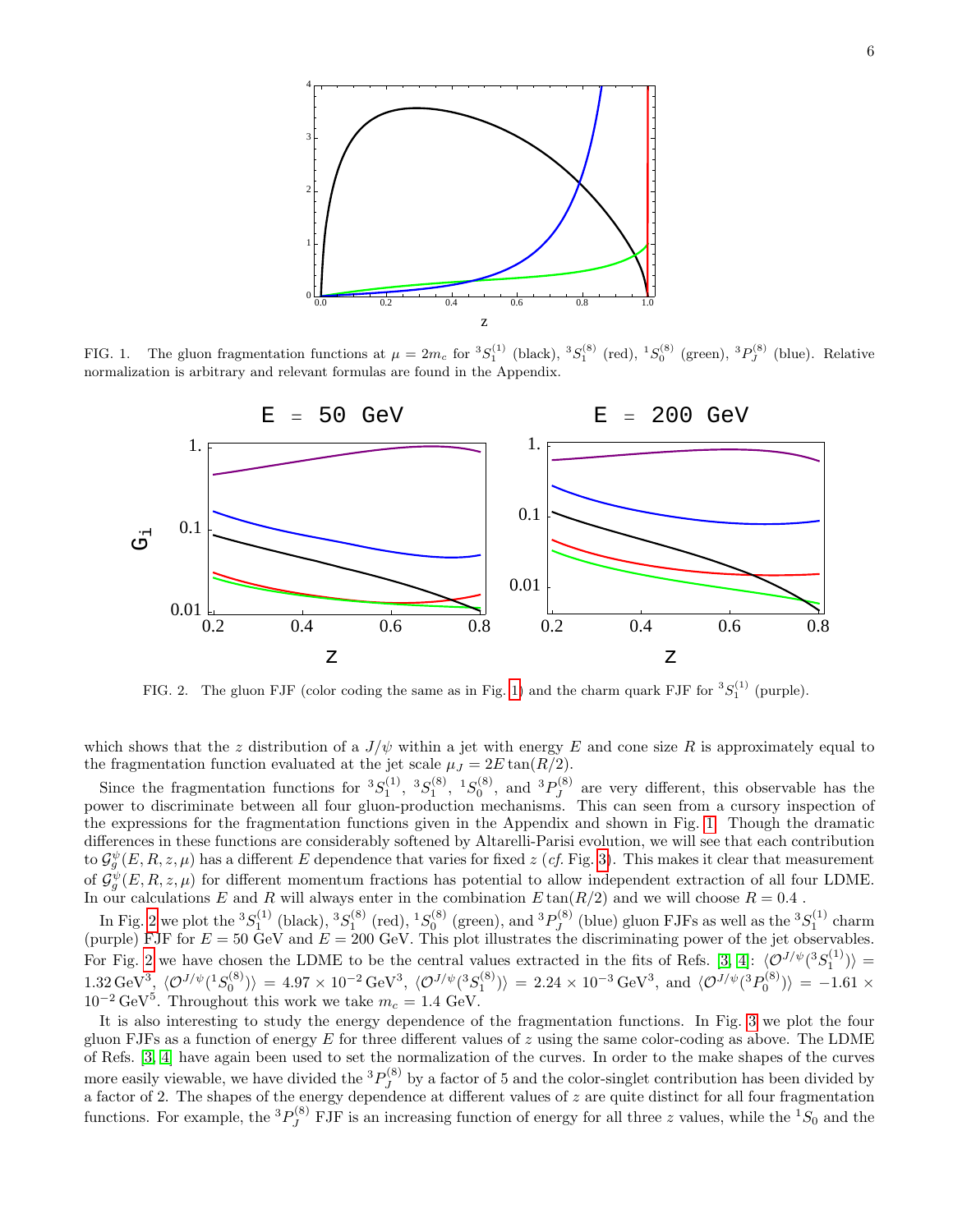

<span id="page-6-0"></span>FIG. 3. The energy dependence of the four different contributions to the gluon FJF for fixed  $z = 0.3, 0.5,$  and 0.8. Color coding is the same as in Figs. [1,](#page-5-0) [4.](#page-7-0) For readability, we have scaled the  ${}^{3}P_{J}^{(8)}$  function down by a factor of 5 and  ${}^{3}S_{1}^{(1)}$  down by 2. These plots have been normalized with respect to the total rate and thus do not reflect its underlying energy dependence.

color-singlet are decreasing functions of E for  $z = 0.5$  and 0.8, and the  ${}^{3}S_{1}^{(8)}$  is decreasing only for 0.8. Extractions of the  $E$  dependence of the FJF for different values of  $z$  should allow one to disentangle the various contributions to quarkonium production. In particular, note that if the lack of polarization is due to an anomalously large  ${}^{1}S_0^{(8)}$ , then we should see a decrease in the gluon FJF as a function of the jet energy for fixed z, with  $z > 0.5$ .

The moments of the FJF,  $\langle z^N \rangle \equiv \int_0^1 dz \, z^{N-1} \mathcal{G}_g^{\psi}(E,R,z,\mu)$ , can be calculated analytically using the formulae in the Appendix. Note that this integral diverges if  $N = 1$  because the  $N = 1$  moments of both the Altarelli-Parisi splitting function and the matching coefficients  $\mathcal{J}_{qq}(E, R, z, \mu)$  have poles at  $N = 1$ . This could be cured by resummation of log z, as implemented for the  $D_{g\to\psi}(z,\mu)$  fragmentation function in Ref. [\[29\]](#page-12-24), but this is beyond the scope of this paper. The LDME cancel in the ratios of moments, and we plot ratios of successive moments,  $\langle z^{N+1} \rangle / \langle z^N \rangle$ , for  $N = 2, 3$ , and 4 in Fig. [4.](#page-7-0) In all columns we have plotted the moment ratios of the  ${}^{3}S_{1}^{(1)}$  FJF (black). We also plot moment ratios for the  ${}^{3}S_{1}^{(8)}$  FJF (red),  ${}^{3}P_{J}^{(8)}$  $J_J^{(8)}$  (blue),  ${}^{1}S_0^{(8)}$  FJF (green), and the charm quark FJF (purple), in each column respectively. Scale uncertainties are included by varying  $E \tan(R/2) < \mu < 4E \tan(R/2)$ . We see that the moments have power to discriminate between various production mechanisms, in particular, we find

$$
\left. \frac{\langle z^{n+1} \rangle}{\langle z^n \rangle} \right|_{3P_J^{(8)}} \approx \left. \frac{\langle z^{n+1} \rangle}{\langle z^n \rangle} \right|_{3S_1^{(8)}} > \left. \frac{\langle z^{n+1} \rangle}{\langle z^n \rangle} \right|_{1S_0^{(8)}} \approx \left. \frac{\langle z^{n+1} \rangle}{\langle z^n \rangle} \right|_{c-\text{quark}} > \left. \frac{\langle z^{n+1} \rangle}{\langle z^n \rangle} \right|_{3S_1^{(1)}}. \tag{10}
$$

Note that for the same choice of  $\mu$ ,

$$
\left. \frac{\langle z^{n+1} \rangle}{\langle z^n \rangle} \right|_{^3P_J^{(8)}} > \left. \frac{\langle z^{n+1} \rangle}{\langle z^n \rangle} \right|_{^3S_1^{(8)}},\tag{11}
$$

but once scale uncertainties are included it is hard to distinguish these two moment ratios. The energy dependence of the moments of the color-octet FJFs is given by

<span id="page-6-1"></span>
$$
\langle z^N \rangle = \tilde{\mathcal{J}}_{gg}(E, R, N, \mu) \left( \frac{\alpha_s(\mu)}{\alpha_s(2m_c)} \right)^{2\gamma_{gg}^N/b_0} \tilde{D}_{g \to \psi}(N, 2m_c).
$$
 (12)

When we set  $\mu \approx 2E \tan(R/2)$ , the energy dependence is entirely contained in the first two factors on the r.h.s. of Eq. [\(12\)](#page-6-1), which are the same for all three color-octet FJFs. The color-singlet and charm quark fragmentation functions are more complicated due to the mixing of these fragmentation function in the evolution from the scale  $2m_c$  to  $\mu_J$ . Making log-log plots of  $\langle z^N \rangle$  we find that that  $\langle z^N \rangle \propto (\log E)^{F(N)}$  where  $F(N)$  can be extracted from Eq. [\(12\)](#page-6-1).

# III. COMPARISON OF VARIOUS LDME EXTRACTIONS

In the final part of this paper, we will discuss what recent extractions of the LDME predict for the gluon FJF. In addition to the extractions in Refs. [\[3,](#page-12-2) [4\]](#page-12-3), we will consider values of the LDME extracted in two recent papers [\[30,](#page-12-25) [31\]](#page-12-26) that attempt to solve the polarization puzzle by focusing exclusively on high  $p_{\perp}$  production of charmonia at collider experiments. The study in Ref. [\[30\]](#page-12-25) uses a NLO NRQCD calculation to fit the color-octet LDME to inclusive  $J/\psi$ production at high  $p_{\perp}$  and finds values of the LDME that can produce negligible polarization in agreement with the data. However, these values of LDME are inconsistent with the results of fitting the world data in Refs. [\[3,](#page-12-2) [4\]](#page-12-3). In particular,  $\langle \mathcal{O}^{J/\psi}(^1S_0^{(8)}) \rangle$  is larger by a factor of two and  $\langle \mathcal{O}^{J/\psi}(^3P_0^{(8)}) \rangle$  has the opposite sign as the fit in Refs. [\[3,](#page-12-2) [4\]](#page-12-3).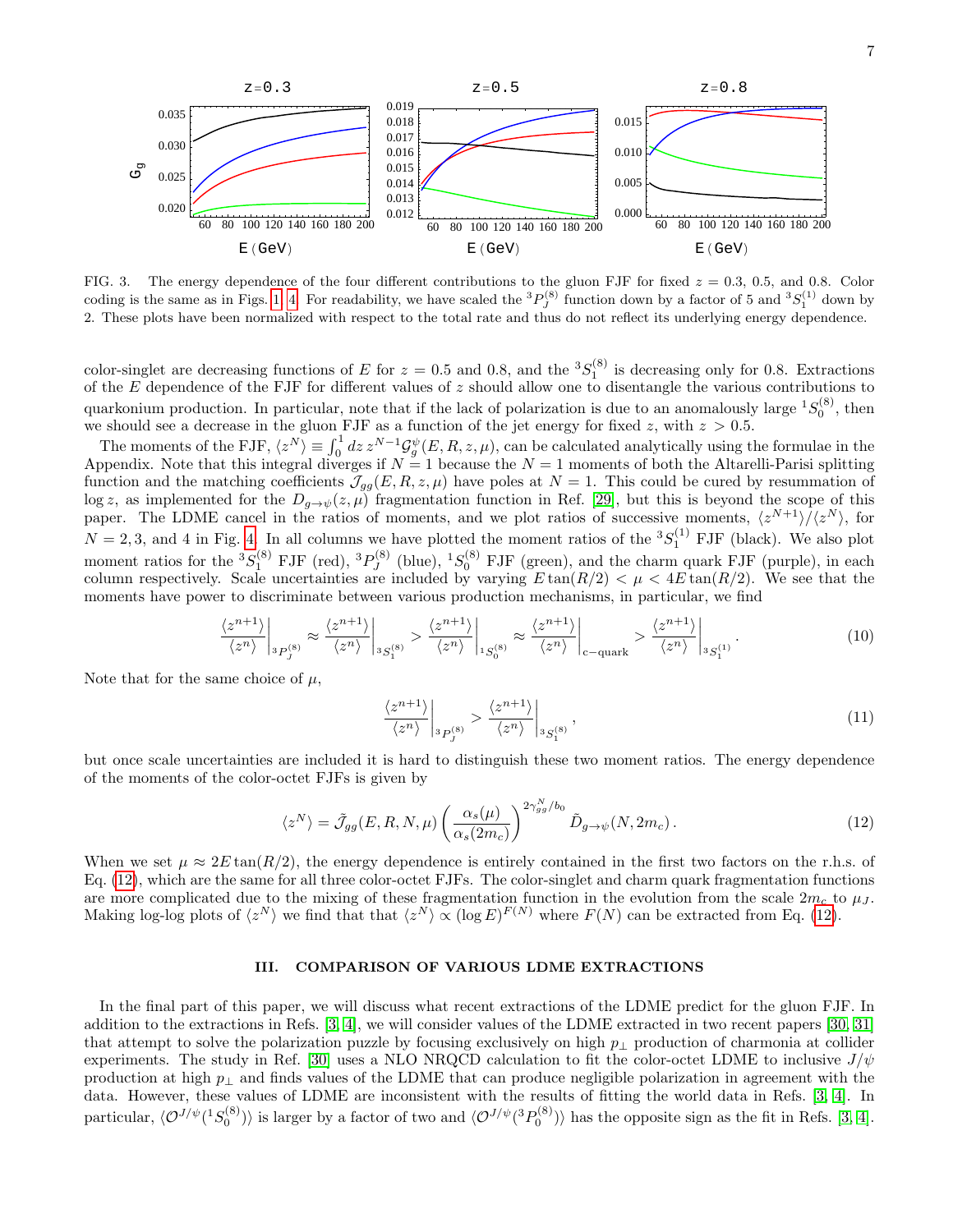

<span id="page-7-0"></span>FIG. 4. Ratios of successive moments as a function of the jet energy. See text for explanation.

These two effects combine to produce significant depolarization of the  $J/\psi$ . In Ref. [\[31\]](#page-12-26), the calculations are performed in the leading-power fragmentation approximation and logarithms of  $p_{\perp}/m_c$  are resummed by using Altarelli-Parisi equations for the fragmentation functions. The fitted LDME are similar to those found in Ref. [\[30\]](#page-12-25) in the sense that  $\langle \mathcal{O}^{J/\psi}(^1S_0^{(8)}) \rangle$  is by far the largest matrix element and  $\langle \mathcal{O}^{J/\psi}(^3P_0^{(8)}) \rangle$  again has opposite sign as that extracted from fits to the world data. In Ref. [\[31\]](#page-12-26), the errors on  $\langle \mathcal{O}^{J/\psi}(^3S_1^{(8)}) \rangle$  and  $\langle \mathcal{O}^{J/\psi}(^3P_0^{(8)}) \rangle$  are essentially 100% so the extracted matrix elements are consistent with zero. This analysis suggests that the production of  $J/\psi$  at large  $p_{\perp}$  is dominated by  $c\bar{c}$  pairs in a  ${}^{1}S_{0}^{(8)}$  state rather than  ${}^{3}S_{1}^{(8)}$ . It should be noted that the quoted errors in the extracted LDME in Refs. [\[3,](#page-12-2) [4\]](#page-12-3) are considerably smaller than those in Refs. [\[30,](#page-12-25) [31\]](#page-12-26). However, the presence of nontrivial correlations between the uncertainties in [\[31\]](#page-12-26) allows us to make a much sharper prediction for the gluon FJF than is naively suggested by the large individual error bars [\[32\]](#page-12-27). In all of these extractions, there is a hierarchy between matrix elements that are supposed to have the same velocity scaling. However, it is generated by anomalously small matrix elements not anomalously large ones.

In Fig. [5,](#page-8-0) we compare the predictions for the gluon FJF at  $E = 50$  GeV and  $E = 200$  GeV using the results from the fits to the LDME in Refs. [\[3,](#page-12-2) [4,](#page-12-3) [30,](#page-12-25) [31\]](#page-12-26). The gluon FJF is the sum over all contributions, color-singlet as well as color-octet. The color-singlet matrix element is chosen to be 1.32 GeV<sup>3</sup> in Refs. [\[3,](#page-12-2) [4,](#page-12-3) [31\]](#page-12-26) and 1.16 GeV<sup>3</sup> in Ref. [\[30\]](#page-12-25). We use the LDME extracted in the original fit and the error bands are the result of adding in quadrature the uncertainties for the LDME quoted in Refs. [\[3,](#page-12-2) [4,](#page-12-3) [30\]](#page-12-25). We supplement the uncertainty given in Ref. [\[31\]](#page-12-26) with the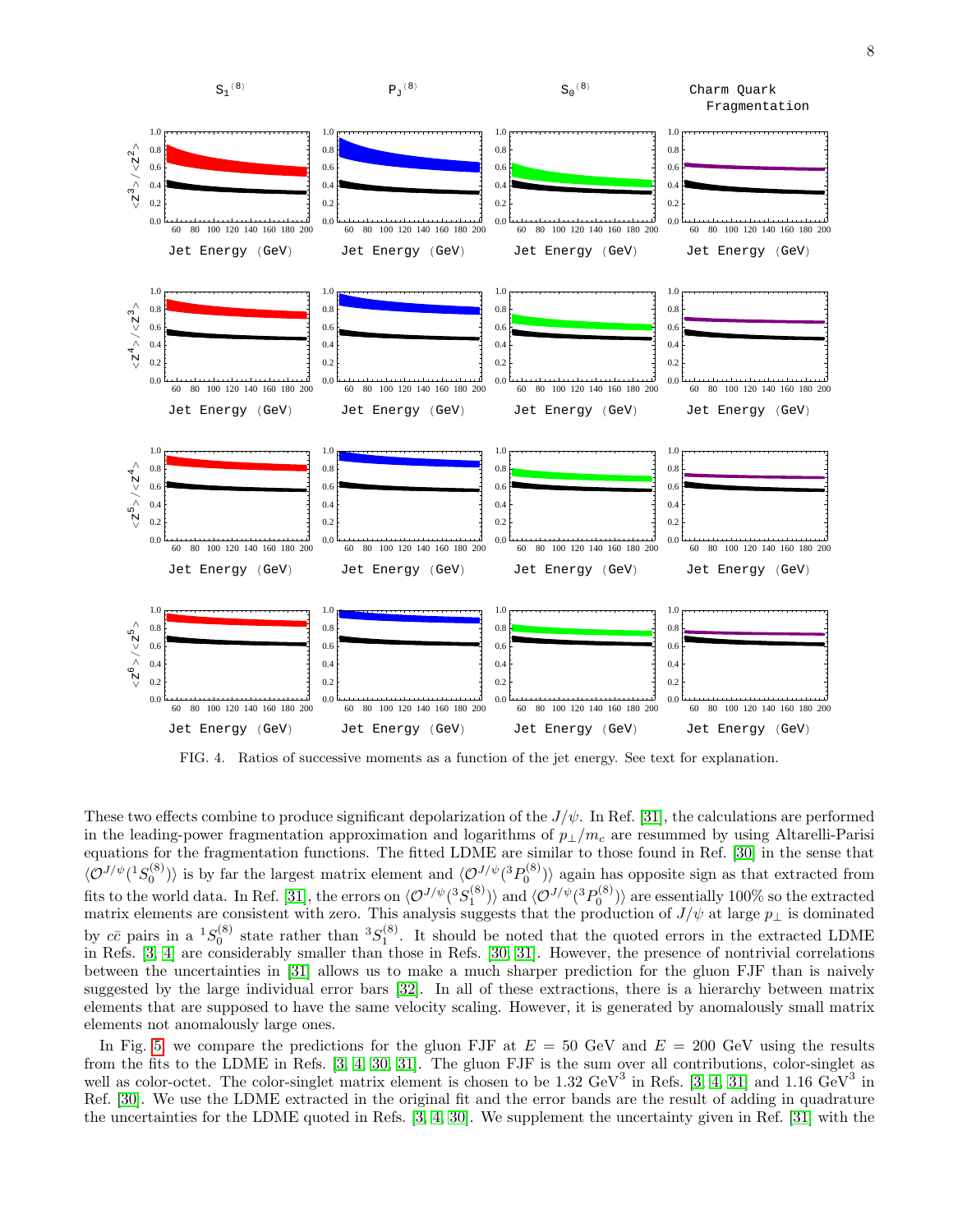

<span id="page-8-0"></span>FIG. 5. The gluon FJF at fixed energy for the LDME extracted in Refs. [\[3,](#page-12-2) [4\]](#page-12-3) (gray), Ref. [\[30\]](#page-12-25) (blue), and Ref. [\[31\]](#page-12-26) (red).



<span id="page-8-1"></span>FIG. 6. The gluon FJF at fixed momentum fraction for the LDME extracted in Refs. [\[3,](#page-12-2) [4\]](#page-12-3) (gray), Ref. [\[30\]](#page-12-25) (blue), and Ref. [\[31\]](#page-12-26) (red). These plots have been normalized with respect to the total rate.

full correlation matrix provided by one of the authors [\[32\]](#page-12-27). No other theoretical uncertainty is included. The gray band with black borders is the prediction using the LDME extracted in Refs. [\[3,](#page-12-2) [4\]](#page-12-3), the red band uses the matrix elements extracted in Ref. [\[31\]](#page-12-26) and the blue band uses the matrix elements extracted in Ref. [\[30\]](#page-12-25). Fig. [6](#page-8-1) shows the energy dependence at fixed momentum fraction for the different determinations. We see that for  $z > 0.5$ , the question of which set of LDMEs is preferred, those determined for the world average [\[3,](#page-12-2) [4\]](#page-12-3) or those that alleviate the polarization puzzle [\[30,](#page-12-25) [31\]](#page-12-26), will be resolved by testing whether the gluon FJF is increasing or decreasing with energy. Furthermore, measurement of the gluon FJF has the power to distinguish between all three fits.

# IV. CONCLUSIONS

We have demonstrated that by studying the characteristics of jets arising from quarkonium production, we can disentangle the various production channels. There are a multitude of ways of analyzing such events. Here we have chosen to measure the energy and cone angle of the jet, but one could consider other observables such as the invariant mass. Within our choice of variables  $(E, R)$  we found that a particularly discriminating tool is the measurement of the energy dependence at fixed momentum fraction as shown in Figs. [3](#page-6-0) and [6.](#page-8-1) A robust prediction of our analysis is that for  $z > 0.5$  the gluon FJF at fixed z should decrease as function of energy if the lack of transverse polarization in the data is due to the dominance of the <sup>1</sup>S<sub>0</sub><sup>(8)</sup> LDME over the other color octet matrix elements for high- $p_{\perp}$  production. Further information can be gathered by calculating the normalized cross section, in which case one could constrain the sum of the matrix elements.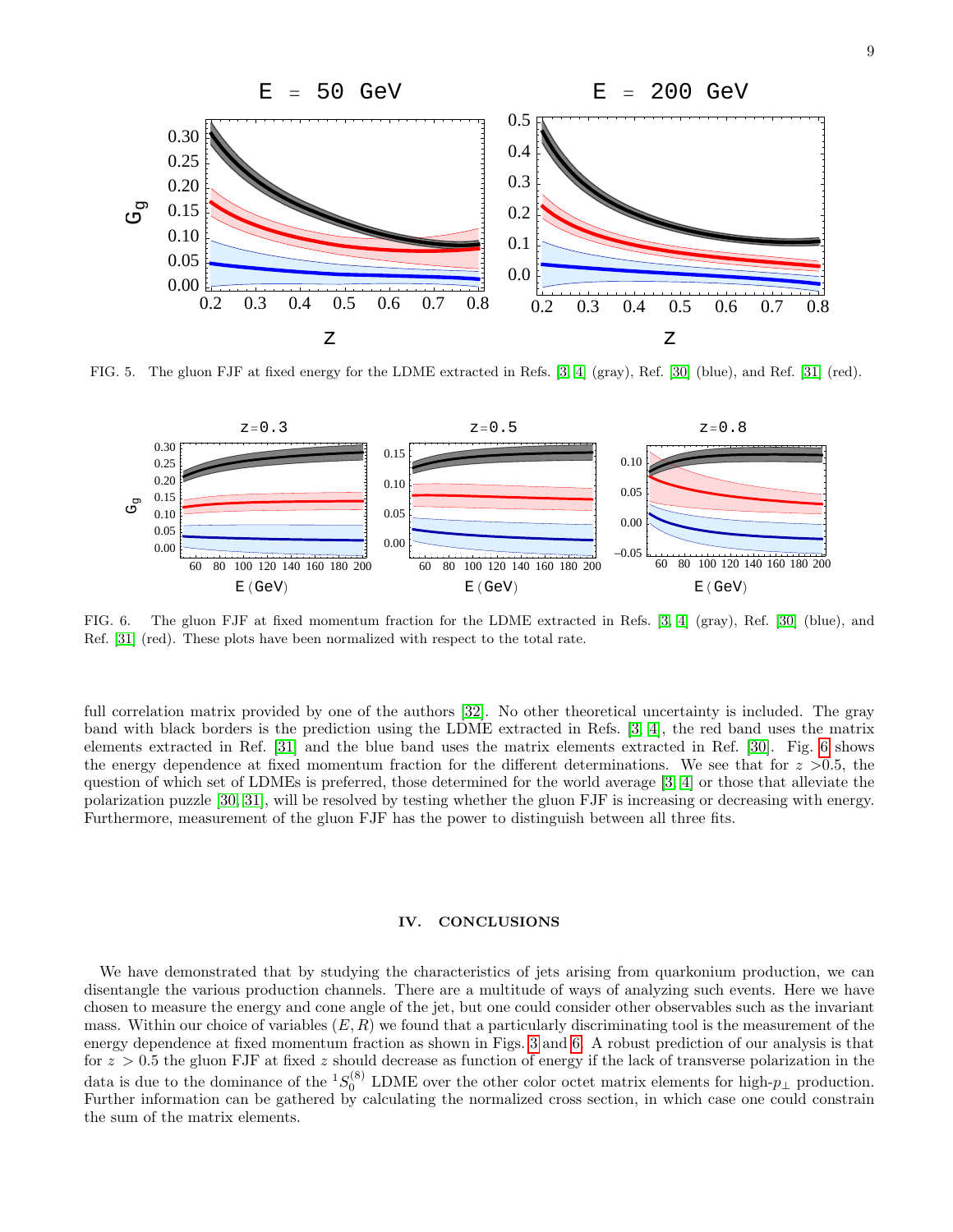# ACKNOWLEDGMENTS

TM and AKL acknowledge support from the ESI workshop, Jets in Quantum Field Theory, where this work was initiated. MB acknowledges the Center for Future High Energy Physics at IHEP where a portion of this work was completed. We thank Andrew Hornig, Wouter Waalewijn, Massimiliano Procura, Geoffrey Bodwin, and Christian Bauer for useful discussions and James Russ for comments on the manuscript. AKL was supported in part by the National Science Foundation under Grant No. PHY-1212635. TM was supported in part by the Director, Office of Science, Office of Nuclear Physics, of the U.S. Department of Energy under grant numbers DE-FG02-05ER41368. IZR and MB are supported by DOE DE-FG02-04ER41338 and FG02-06ER41449.

# Appendix A: Formulae For Matching Coefficients, Fragmentation Functions, Moments

In this appendix we collect the basic formulae needed for the calculation. The matching coefficients  $\mathcal{J}_{ij}(E, R, z, \mu)$ are calculated in Ref. [\[18\]](#page-12-23):

$$
\frac{\mathcal{J}_{gg}(E, R, z, \mu)}{2(2\pi)^3} = \delta(1-z) + \frac{\alpha_s(\mu)C_A}{\pi} \left[ \left( L^2 - \frac{\pi^2}{24} \right) \delta(1-z) + \hat{P}_{gg}(z)L + \hat{\mathcal{J}}_{gg}(z) \right],\tag{A1}
$$

$$
\frac{\mathcal{J}_{qq}(E, R, z, \mu)}{2(2\pi)^3} = \delta(1-z) + \frac{\alpha_s(\mu)C_F}{\pi} \left[ \left( L^2 - \frac{\pi^2}{24} \right) \delta(1-z) + \hat{P}_{qq}(z)L + \hat{\mathcal{J}}_{qq}(z) \right],\tag{A2}
$$

$$
\frac{\mathcal{J}_{gq}(E,R,z,\mu)}{2(2\pi)^3} = \frac{\alpha_s(\mu)T_F}{\pi} \left[ P_{qg}(z)L + \hat{\mathcal{J}}_{gq}(z) \right],\tag{A3}
$$

$$
\frac{\mathcal{J}_{qg}(E, R, z, \mu)}{2(2\pi)^3} = \frac{\alpha_s(\mu)C_F}{\pi} \left[ P_{gq}(z)L + \hat{\mathcal{J}}_{qg}(z) \right],\tag{A4}
$$

where  $L = \ln[2E \tan(R/2)/\mu]$ , and

$$
\hat{\mathcal{J}}_{gg}(z) = \begin{cases} \hat{P}_{gg}(z) \ln z & z \le 1/2\\ \frac{2(1-z+z^2)^2}{z} \left(\frac{\ln(1-z)}{1-z}\right)_+ & z \ge 1/2 \end{cases},
$$
\n(A5)

$$
\hat{\mathcal{J}}_{qq}(z) = \frac{1}{2}(1-z) + \begin{cases} \hat{P}_{qq}(z) \ln z & z \le 1/2\\ (1+z^2) \left(\frac{\ln(1-z)}{1-z}\right)_+ & z \ge 1/2 \end{cases},
$$
\n(A6)

$$
\hat{\mathcal{J}}_{gq}(z) = z(1-z) + P_{qg}(z) \begin{cases} \ln z & z \le 1/2 \\ \ln(1-z) & z \ge 1/2 \end{cases},
$$
 (A7)

$$
\hat{\mathcal{J}}_{qg}(z) = \frac{z}{2} + P_{gq}(z) \begin{cases} \ln z & z \le 1/2 \\ \ln(1-z) & z \ge 1/2 \end{cases} . \tag{A8}
$$

There are five NRQCD fragmentation functions. The  ${}^{3}S_{1}^{(8)}$  gluon fragmentation function is given by [\[33\]](#page-12-28)

$$
D_{g \to \psi}^{3S_1^{(8)}}(z, 2m_c) = \frac{\pi \alpha_s(2m_c)}{24m_c^3} \langle O^{\psi}(^3S_1^{(8)}) \rangle \delta(1-z), \tag{A9}
$$

and the  ${}^{3}S_{1}^{(1)}$  gluon fragmentation function is [\[34,](#page-12-29) [35\]](#page-13-0)

$$
D_{g \to \psi}^{3S_{1}^{(1)}}(z, 2m_{c}) = \frac{5\alpha_{s}^{3}(2m_{c})}{864\pi} \frac{\langle O^{\psi}(^{3}S_{1}^{(1)})\rangle}{m_{c}^{3}} \int_{0}^{z} dr \int_{(r+z^{2})/2z}^{(1+r)/2} dy \frac{1}{(1-y)^{2}(y-r)^{2}(y^{2}-r)^{2}} \sum_{i=0}^{2} z^{i} \left(f_{i}(r, y) + g_{i}(r, y) \frac{1+r-2y}{2(y-r)\sqrt{y^{2}-r}} \ln \frac{y-r+\sqrt{y^{2}-r}}{y-r-\sqrt{y^{2}-r}}\right), \tag{A10}
$$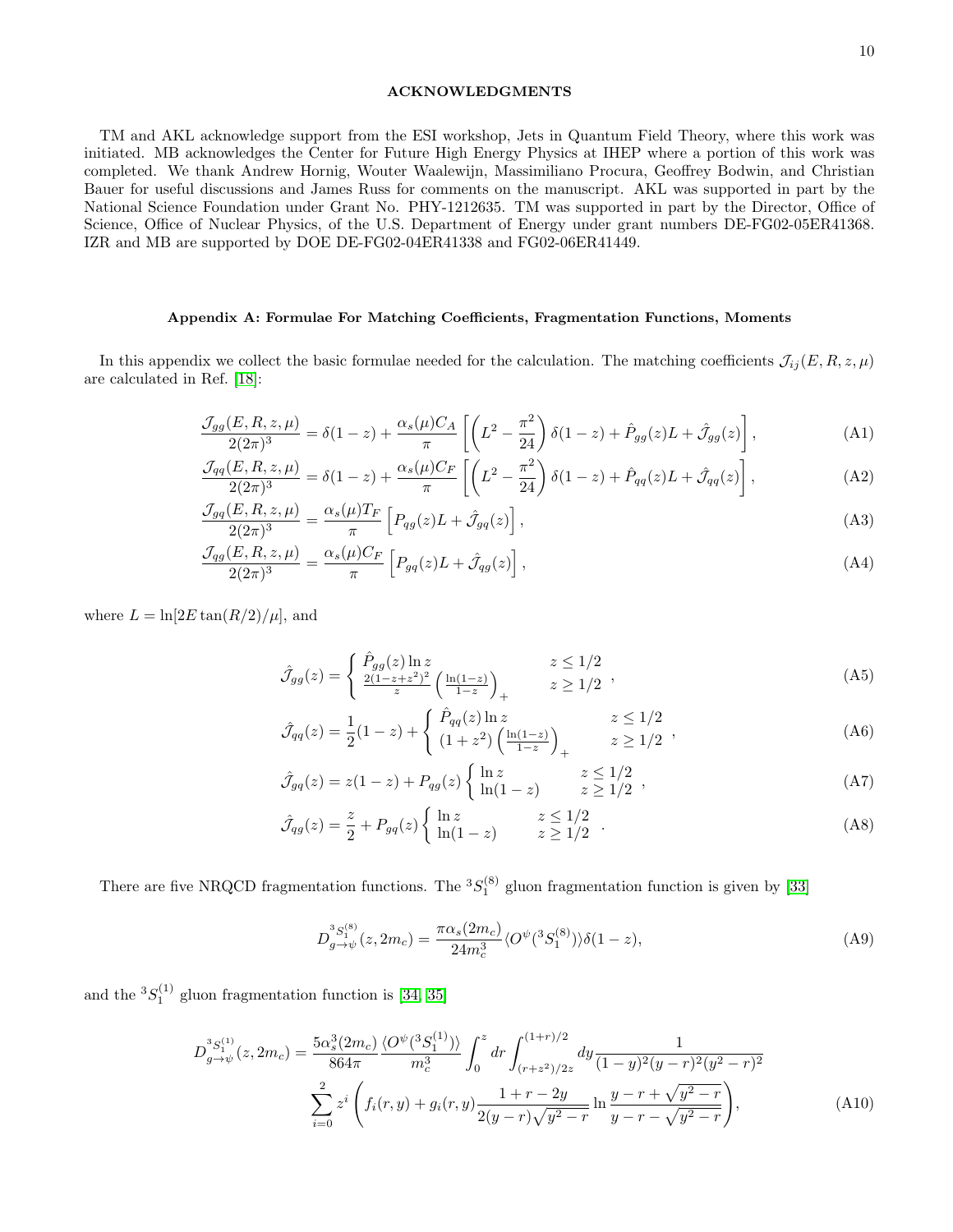where

$$
f_0(r,y) = r^2(1+r)(3+12r+13r^2) - 16r^2(1+r)(1+3r)y
$$
  
\n
$$
-2r(3-9r-21r^2+7r^3)y^2 + 8r(4+3r+3r^2)y^3 - 4r(9-3r-4r^2)y^4
$$
  
\n
$$
-16(1+3r+3r^2)y^5 + 8(6+7r)y^6 - 32y^7,
$$
  
\n
$$
f_1(r,y) = -2r(1+5r+19r^2+7r^3)y + 96r^2(1+r)y^2 + 8(1-5r-22r^2-2r^3)y^3
$$
  
\n
$$
+16r(7+3r)y^4 - 8(5+7r)y^5 + 32y^6,
$$
  
\n
$$
f_2(r,y) = r(1+5r+19r^2+7r^3) - 48r^2(1+r)y - 4(1-5r-22r^2-2r^3)y^2
$$
  
\n
$$
-8r(7+3r)y^3 + 4(5+7r)y^4 - 16y^5,
$$
  
\n
$$
g_0(r,y) = r^3(1-r)(3+24r+13r^2) - 4r^3(7-3r-12r^2)y - 2r^3(17+22r-7r^2)y^2
$$
  
\n
$$
+4r^2(13+5r-6r^2)y^3 - 8r(1+2r+5r^2+2r^3)y^4 - 8r(3-11r-6r^2)y^5
$$
  
\n
$$
+8(1-2r-5r^2)y^6,
$$
  
\n
$$
g_1(r,y) = -2r^2(1+r)(1-r)(1+7r)y + 8r^2(1+3r)(1-4r)y^2
$$
  
\n
$$
+4r(1+10r+57r^2+4r^3)y^3 - 8r(1+29r+6r^2)y^4 - 8(1-8r-5r^2)y^5,
$$
  
\n
$$
g_2(r,y) = r^2(1+r)(1-r)(1+7r) - 4r^2(1+3r)(1-4r)y
$$
  
\n
$$
-2r(1+10r+57r^
$$

The integrals over r and y must be done numerically. The  ${}^{1}S_0^{(8)}$  gluon fragmentation function is given by [\[35](#page-13-0)[–37\]](#page-13-1)

$$
D_{g \to \psi}^{1S_0^{(8)}}(z, 2m_c) = \frac{5\alpha_s^2(2m_c)}{96m_c^3} \langle \mathcal{O}^{\psi}(^1S_0^{(8)}) \rangle \left(3z - 2z^2 + 2(1-z)\log(1-z)\right) ,\tag{A11}
$$

and the  ${}^3P_J^{(8)}$  $\int_{J}^{(0)}$  gluon fragmentation function is given by

$$
D_{g \to \psi}^{3} (z, 2m_c) = \frac{5\alpha_s^2 (2m_c)}{12m_c^5} \langle \mathcal{O}^{\psi}({}^3P_0^{(8)}) \rangle
$$
  
 
$$
\times \left(\frac{1}{6}\delta(1-z) + \frac{1}{(1-z)_+} + \frac{13 - 7z}{4}\log(1-z) - \frac{(1-2z)(8-5z)}{8}\right).
$$
 (A12)

Here we have summed over  $J = 0, 1, 2$  and used  $\langle \mathcal{O}^{\psi}({}^3P_I^{(8)}) \rangle$  $\langle J^{(8)}_J \rangle \rangle = (2J+1)\langle \mathcal{O}^{\psi}(^3P_0^{(8)}) \rangle$ . The  ${}^3S_1^{(1)}$  charm quark fragmentation function is [\[34\]](#page-12-29),

$$
D_{c \to \psi}^{3S_1^{(1)}}(z, 2m_c) = \frac{32\alpha_s^2 (2m_c)}{81} \frac{\langle O^{\psi}(^3S_1^{(1)}) \rangle}{m_c^3} \frac{(z-1)^2}{(z-2)^6} z(5z^4 - 32z^3 + 72z^2 - 32z + 16). \tag{A13}
$$

The moments of the color-octet gluon fragmentation functions can be computed analytically. Defining

$$
\tilde{D}_{g \to \psi}(N, 2m_c) = \int_0^1 dz z^{N-1} D_{g \to \psi}(z, 2m_c), \qquad (A14)
$$

we have

$$
\tilde{D}_{g \to \psi}^{3S_1^{(8)}}(N, 2m_c) = \frac{\pi \alpha_s (2m_c)}{24m_c^3} \langle O^{\psi}({}^3S_1^{(8)}) \rangle, \tag{A15}
$$

$$
\tilde{D}_{g \to \psi}^{1 S_0^{(8)}}(N, 2m_c) = \frac{5\alpha_s^2 (2m_c)}{96m_c^3} \langle \mathcal{O}^{\psi}(^1 S_0^{(8)}) \rangle \left[ \frac{8 + 7N + N^2}{(N+1)^2 (N+2)} - \frac{2H_N}{N(N+1)} \right],\tag{A16}
$$

$$
\tilde{D}_{g \to \psi}^{3} (N, 2m_c) = \frac{5\alpha_s^2 (2m_c)}{12m_c^5} \langle \mathcal{O}^{\psi} ({}^3P_0^{(8)}) \rangle \tag{A17}
$$

$$
\times \left[ \frac{188 + 191N + 49N^2 + 4N^3}{24(N+1)^2(N+2)} - \frac{4N^2 + 10N + 13}{4N(N+1)} H_N \right].
$$

The fragmentation function is evolved using the standard DGLAP evolution,

$$
\mu \frac{\partial}{\partial \mu} D_i(z, \mu) = \frac{\alpha_s(\mu)}{\pi} \sum_j \int_z^1 \frac{dy}{y} P_{i \to j}(z/y, \mu) D_j(y, \mu).
$$
 (A18)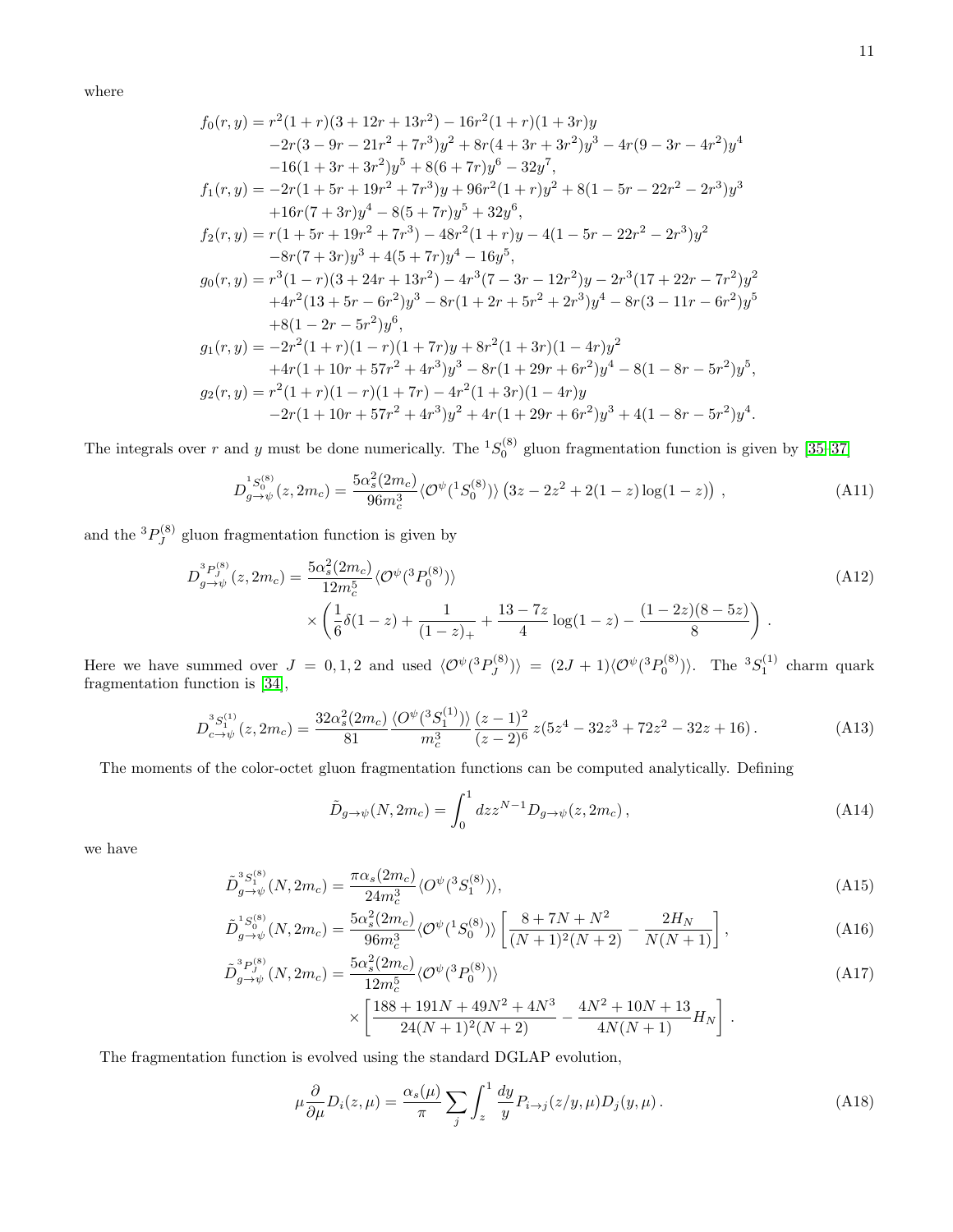These equations are solved analytically in moment space, and then the fragmentation functions at the scale  $\mu_J$  are obtained by numerically evaluating the inverse Mellin transform. In our calculations,  $q = c$  and the mixing between the gluon and c quark fragmentation function is only relevant for the  ${}^{3}S_{1}^{(1)}$  channel.

It is useful to have analytic expressions for the moments of the matching coefficients; these are given by:

$$
\tilde{\mathcal{J}}_{gg}(E, R, N, \mu) = \int_0^1 dz \, z^{N-1} \frac{\mathcal{J}_{gg}(E, R, z, \mu)}{2(2\pi)^3}
$$
  
=  $1 + \frac{\alpha_s C_A}{\pi} \left( L^2 + P_{gg}^N L + H_{N-1}^2 - \frac{5\pi^2}{24} + H_{N-1,2} + 2G_{N-1} + F_{N-2} - 2F_{N-1} + F_N - F_{N+1} \right),$  (A19)

$$
\tilde{\mathcal{J}}_{qq}(E, R, N, \mu) = \int_0^1 dz \, z^{N-1} \frac{\mathcal{J}_{qq}(E, R, z, \mu)}{2(2\pi)^3}
$$
\n
$$
= 1 + \frac{\alpha_s C_F}{\pi} \left( L^2 + P_{qq}^N L + \frac{H_{N-1}^2 + H_{N+1}^2}{2} - \frac{5\pi^2}{24} + \frac{H_{N-1,2} + H_{N+1,2}}{2} + G_{N-1} + G_{N+1} \right),
$$
\n(A20)

$$
\tilde{\mathcal{J}}_{gq}(E, R, N, \mu) = \int_0^1 dz \, z^{N-1} \frac{\mathcal{J}_{gq}(E, R, z, \mu)}{2(2\pi)^3}
$$
\n
$$
= \frac{\alpha_s T_F}{\pi} \left( P_{qg}^N L + \frac{1}{(N+1)(N+2)} + F_{N+1} - F_N + \frac{1}{2} F_{N-1} \right),
$$
\n
$$
\tilde{\mathcal{J}}_{gg}(E, R, N, \mu) = \int_0^1 dz \, z^{N-1} \frac{\mathcal{J}_{gg}(E, R, z, \mu)}{2(2\pi)^3}.
$$
\n(A21)

$$
\begin{split} \dot{V}_{qg}(E, R, N, \mu) &= \int_0^1 dz \, z^{N-1} \frac{\mathcal{J}_{qg}(E, R, z, \mu)}{2(2\pi)^3} \\ &= \frac{\alpha_s C_F}{\pi} \left( P_{gq}^N L + \frac{1}{2(N+1)} + F_{N-2} - F_{N-1} + \frac{1}{2} F_N \right) \,, \end{split} \tag{A22}
$$

where  $H_N$  is the harmonic number,  $H_{N,2}$  is the generalized harmonic number of order 2, and  $P_{ij}^N$ ,  $F_N$ , and  $G_N$  are given by

$$
F_N = \frac{2}{N+1} \left( -H_{N+1} + \sum_{j=1}^{N} \frac{1}{j \, 2^j} - \log 2 \right),\tag{A23}
$$

$$
G_N = \sum_{j=1}^N \frac{1}{j^2 2^j} - \sum_{k=1}^N \frac{1}{k} \left( \sum_{j=1}^k \frac{1}{j 2^j} - \log 2 \right),\tag{A24}
$$

$$
P_{gg}^{N} = 2\left(-H_N + \frac{1}{N-1} - \frac{1}{N} + \frac{1}{N+1} - \frac{1}{N+2}\right),\tag{A25}
$$

$$
P_{qq}^N = -2H_{N+1} + \frac{1}{N} + \frac{1}{N+1},\tag{A26}
$$

$$
P_{gq}^{N} = \frac{N^2 + N + 2}{N(N^2 - 1)},
$$
\n(A27)

$$
P_{qg}^{N} = \frac{N^2 + N + 2}{N(N+1)(N+2)}.
$$
\n(A28)

Note that

$$
F_N = \mathcal{O}\left(\frac{1}{N}\right),
$$
  
\n
$$
G_N = \frac{\pi^2}{12} + \mathcal{O}\left(\frac{1}{N}\right),
$$
\n(A29)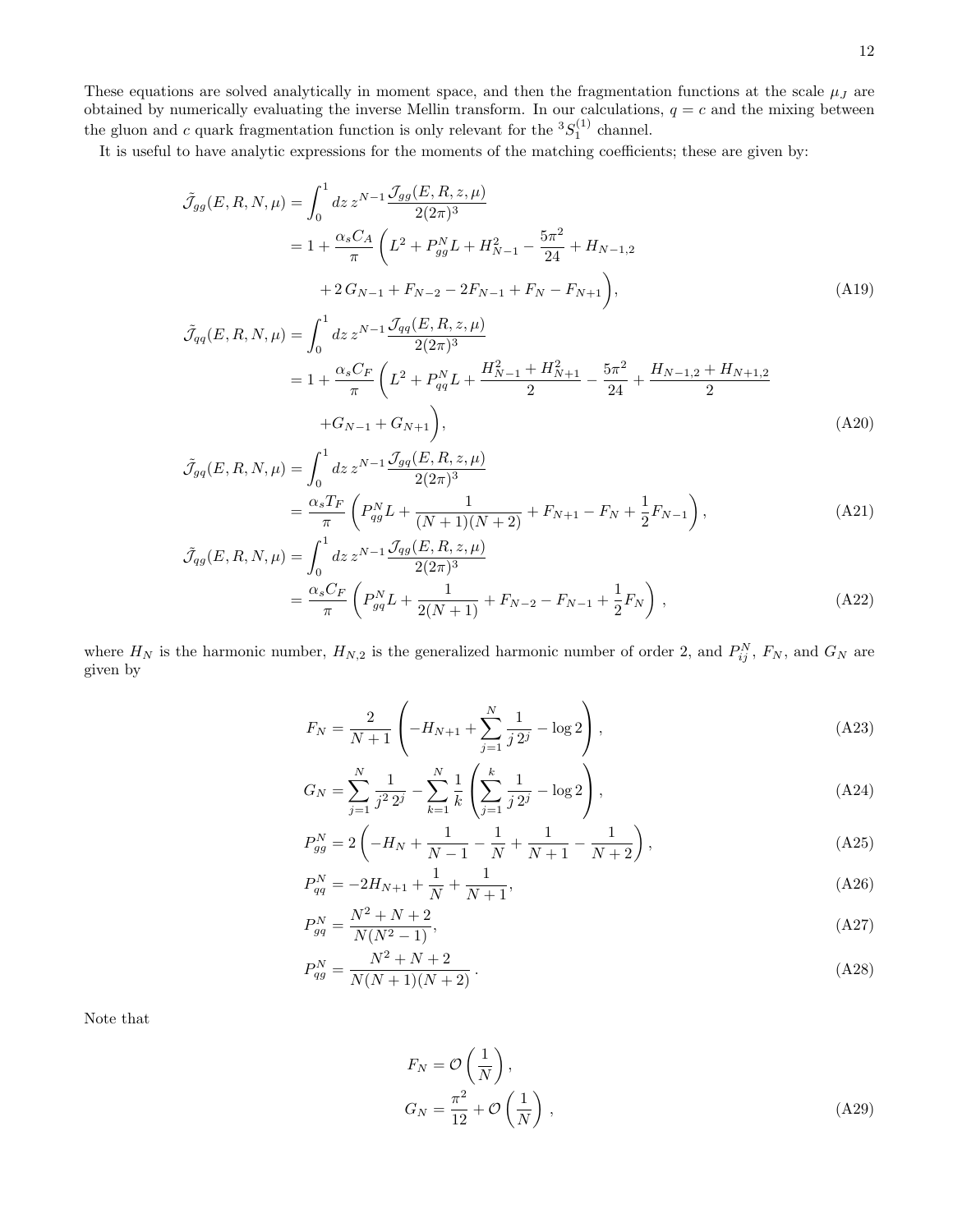$$
\tilde{\mathcal{J}}_{gg}(E, R, N, \mu) = 1 + \frac{\alpha_s C_A}{\pi} \left( L_N^2 - \frac{\pi^2}{8} + \mathcal{O}\left(\frac{1}{N}\right) \right), \tag{A30}
$$

$$
\tilde{\mathcal{J}}_{qq}(E, R, N, \mu) = 1 + \frac{\alpha_s C_F}{\pi} \left( L_N^2 - \frac{\pi^2}{8} + \mathcal{O}\left(\frac{1}{N}\right) \right), \tag{A31}
$$

where

$$
L_N = \ln\left(\frac{2E\tan(R/2)}{Ne^{\gamma_E}\mu}\right). \tag{A32}
$$

We see that the logarithms in  $\tilde{\mathcal{J}}_{gg}(E, R, N, \mu)$  and  $\tilde{\mathcal{J}}_{qq}(E, R, N, \mu)$  are minimized at the scale  $2E \tan(R/2)/N e^{\gamma_E}$ . This is consistent with the expressions for  $\mathcal{J}_{gg}(E, R, z, \mu)$  and  $\mathcal{J}_{qq}(E, R, z, \mu)$  These logarithms are easily resummed using the jet anomalous dimension, however, we will not do this resummation in this paper as we compute moments with N of order unity. Moments with  $N=1$  are divergent because of the poles in  $P_{gg}^{N}$ ,  $P_{gg}^{N}$ ,  $\tilde{\mathcal{J}}_{gg}$ , and  $\tilde{\mathcal{J}}_{gg}$ .

- <span id="page-12-0"></span>[1] W. E. Caswell and G. P. Lepage, Phys. Lett. B 167, 437 (1986), N. Brambilla, A. Pineda, J. Soto and A. Vairo, Nucl. Phys. B 566, 275 (2000) [\[hep-ph/9907240\]](http://arxiv.org/abs/hep-ph/9907240).
	- M. E. Luke, A. V. Manohar and I. Z. Rothstein, Phys. Rev. D 61, 074025 (2000) [\[hep-ph/9910209\]](http://arxiv.org/abs/hep-ph/9910209),
- <span id="page-12-1"></span>[2] G. T. Bodwin, E. Braaten and G. P. Lepage, Phys. Rev. D 51, 1125 (1995) [Erratum-ibid. D 55, 5853 (1997)] [\[hep](http://arxiv.org/abs/hep-ph/9407339)[ph/9407339\]](http://arxiv.org/abs/hep-ph/9407339).
- <span id="page-12-2"></span>[3] M. Butenschoen and B. A. Kniehl, Phys. Rev. D 84, 051501 (2011) [\[arXiv:1105.0820](http://arxiv.org/abs/1105.0820) [hep-ph]].
- <span id="page-12-3"></span>[4] M. Butenschoen and B. A. Kniehl, Mod. Phys. Lett. A 28, 1350027 (2013) [\[arXiv:1212.2037\]](http://arxiv.org/abs/1212.2037).
- <span id="page-12-4"></span>[5] P. L. Cho and M. B. Wise, Phys. Lett. B 346, 129 (1995) [\[hep-ph/9411303\]](http://arxiv.org/abs/hep-ph/9411303).
- <span id="page-12-5"></span>[6] E. Braaten and J. Russ, [arXiv:1401.7352](http://arxiv.org/abs/1401.7352) [hep-ex].
- <span id="page-12-6"></span>[7] M. Beneke and I. Z. Rothstein, Phys. Lett. B 372, 157 (1996) [Erratum-ibid. B 389, 769 (1996)] [\[hep-ph/9509375\]](http://arxiv.org/abs/hep-ph/9509375).
- <span id="page-12-7"></span>[8] M. Beneke, [hep-ph/9703429.](http://arxiv.org/abs/hep-ph/9703429)
- <span id="page-12-8"></span>[9] S. Fleming, I. Z. Rothstein and A. K. Leibovich, Phys. Rev. D 64, 036002 (2001) [\[hep-ph/0012062\]](http://arxiv.org/abs/hep-ph/0012062).
- <span id="page-12-9"></span>[10] N. Brambilla, S. Eidelman, B. K. Heltsley, R. Vogt, G. T. Bodwin, E. Eichten, A. D. Frawley and A. B. Meyer et al., Eur. Phys. J. C 71, 1534 (2011) [\[arXiv:1010.5827](http://arxiv.org/abs/1010.5827) [hep-ph]].
- <span id="page-12-18"></span>[11] Z. -B. Kang, J. -W. Qiu and G. Sterman, Phys. Rev. Lett. 108, 102002 (2012) [\[arXiv:1109.1520](http://arxiv.org/abs/1109.1520) [hep-ph]].
- [12] S. Fleming, A. K. Leibovich, T. Mehen and I. Z. Rothstein, Phys. Rev. D 86, 094012 (2012) [\[arXiv:1207.2578](http://arxiv.org/abs/1207.2578) [hep-ph]].
- <span id="page-12-19"></span>[13] S. Fleming, A. K. Leibovich, T. Mehen and I. Z. Rothstein, Phys. Rev. D 87, 074022 (2013) [\[arXiv:1301.3822](http://arxiv.org/abs/1301.3822) [hep-ph]].
- <span id="page-12-10"></span>[14] M. Procura and I. W. Stewart, Phys. Rev. D 81, 074009 (2010) [Erratum-ibid. D 83, 039902 (2011)] [\[arXiv:0911.4980](http://arxiv.org/abs/0911.4980) [hep-ph]].
- <span id="page-12-11"></span>[15] X. Liu, Phys. Lett. B **699**, 87 (2011) [\[arXiv:1011.3872](http://arxiv.org/abs/1011.3872) [hep-ph]].
- [16] A. Jain, M. Procura and W. J. Waalewijn, JHEP 1105, 035 (2011) [\[arXiv:1101.4953](http://arxiv.org/abs/1101.4953) [hep-ph]].
- [17] A. Jain, M. Procura and W. J. Waalewijn, JHEP 1204, 132 (2012) [\[arXiv:1110.0839](http://arxiv.org/abs/1110.0839) [hep-ph]].
- <span id="page-12-23"></span>[18] M. Procura and W. J. Waalewijn, Phys. Rev. D 85, 114041 (2012) [\[arXiv:1111.6605](http://arxiv.org/abs/1111.6605) [hep-ph]].
- <span id="page-12-12"></span>[19] A. Jain, M. Procura, B. Shotwell and W. J. Waalewijn, Phys. Rev. D 87, no. 7, 074013 (2013) [\[arXiv:1207.4788](http://arxiv.org/abs/1207.4788) [hep-ph]].
- <span id="page-12-13"></span>[20] C. W. Bauer and E. Mereghetti, [arXiv:1312.5605](http://arxiv.org/abs/1312.5605) [hep-ph].
- <span id="page-12-14"></span>[21] C. F. Berger, T. Kucs and G. F. Sterman, Phys. Rev. D 68, 014012 (2003) [\[hep-ph/0303051\]](http://arxiv.org/abs/hep-ph/0303051).
- <span id="page-12-15"></span>[22] P. E. L. Rakow and B. R. Webber, Nucl. Phys. B 191, 63 (1981).
- <span id="page-12-16"></span>[23] S. D. Ellis, Z. Kunszt and D. E. Soper, Phys. Rev. Lett. 69, 3615 (1992) [\[hep-ph/9208249\]](http://arxiv.org/abs/hep-ph/9208249).
- <span id="page-12-17"></span>[24] J. Thaler and K. Van Tilburg, JHEP 1103, 015 (2011) [\[arXiv:1011.2268](http://arxiv.org/abs/1011.2268) [hep-ph]].
- [25] C. W. Bauer, S. Fleming and M. E. Luke, Phys. Rev. D 63, 014006 (2000) [\[hep-ph/0005275\]](http://arxiv.org/abs/hep-ph/0005275);
	- C. W. Bauer, S. Fleming, D. Pirjol and I. W. Stewart, Phys. Rev. D 63, 114020 (2001) [\[hep-ph/0011336\]](http://arxiv.org/abs/hep-ph/0011336);
	- C. W. Bauer, D. Pirjol and I. W. Stewart, Phys. Rev. D 65, 054022 (2002) [\[hep-ph/0109045\]](http://arxiv.org/abs/hep-ph/0109045);
	- C. W. Bauer, S. Fleming, D. Pirjol, I. Z. Rothstein and I. W. Stewart, Phys. Rev. D 66, 014017 (2002) [\[hep-ph/0202088\]](http://arxiv.org/abs/hep-ph/0202088).
- <span id="page-12-20"></span>[26] S. D. Ellis, C. K. Vermilion, J. R. Walsh, A. Hornig and C. Lee, JHEP 1011, 101 (2010) [\[arXiv:1001.0014](http://arxiv.org/abs/1001.0014) [hep-ph]].
- <span id="page-12-21"></span>[27] J. C. Collins and D. E. Soper, Nucl. Phys. B 194, 445 (1982).
- <span id="page-12-22"></span>[28] M. Beneke, I. Z. Rothstein and M. B. Wise, Phys. Lett. B 408, 373 (1997) [\[hep-ph/9705286\]](http://arxiv.org/abs/hep-ph/9705286).
- <span id="page-12-24"></span>[29] C. G. Boyd, A. K. Leibovich and I. Z. Rothstein, Phys. Rev. D 59, 054016 (1999) [\[hep-ph/9810364\]](http://arxiv.org/abs/hep-ph/9810364).
- <span id="page-12-25"></span>[30] K. -T. Chao, Y. -Q. Ma, H. -S. Shao, K. Wang and Y. -J. Zhang, Phys. Rev. Lett. 108, 242004 (2012) [\[arXiv:1201.2675](http://arxiv.org/abs/1201.2675) [hep-ph]].
- <span id="page-12-26"></span>[31] G. T. Bodwin, H. S. Chung, U-R. Kim and J. Lee, [arXiv:1403.3612](http://arxiv.org/abs/1403.3612) [hep-ph].
- <span id="page-12-27"></span>[32] G. T. Bodwin, Private communication.
- <span id="page-12-28"></span>[33] E. Braaten and S. Fleming, Phys. Rev. Lett. **74**, 3327 (1995) [\[hep-ph/9411365\]](http://arxiv.org/abs/hep-ph/9411365).
- <span id="page-12-29"></span>[34] E. Braaten and T. C. Yuan, Phys. Rev. Lett. 71, 1673 (1993) [\[hep-ph/9303205\]](http://arxiv.org/abs/hep-ph/9303205).